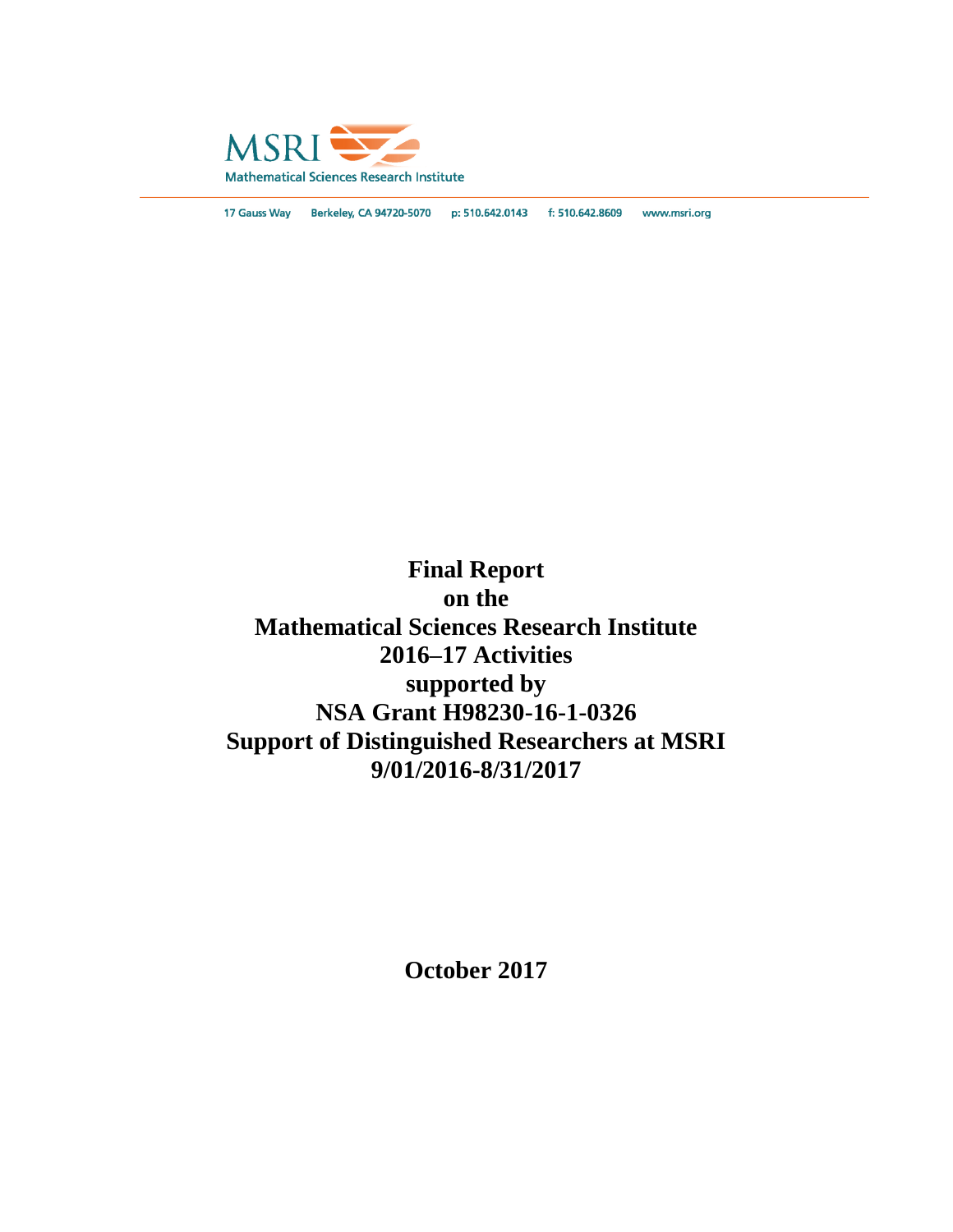# **Mathematical Sciences Research Institute NSA Final Report for H98230-16-1-0326**

| II.  | Overview of Activities 2016–17 |  |
|------|--------------------------------|--|
|      |                                |  |
| III. | <b>Participation Summary</b>   |  |
|      |                                |  |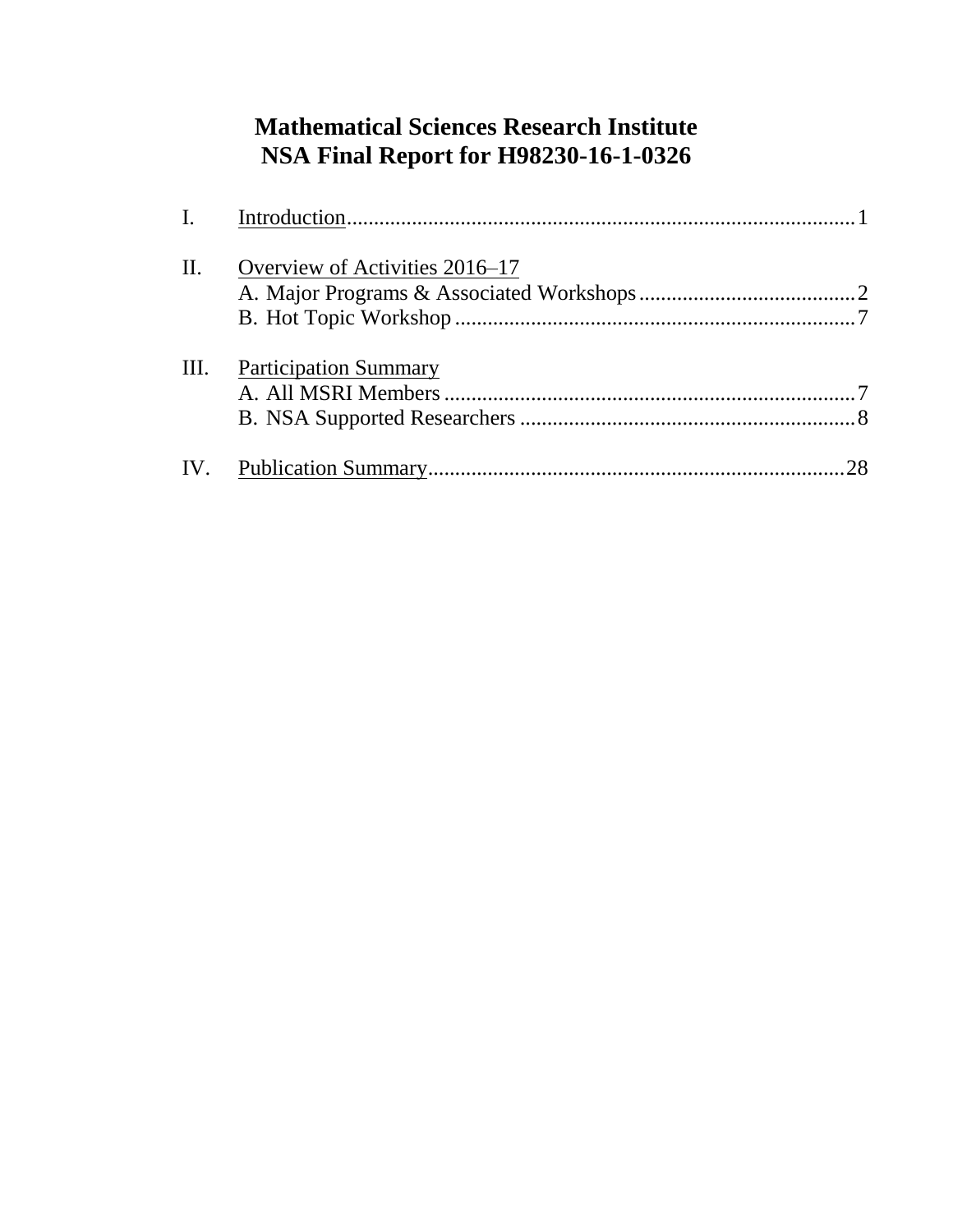## **I. INTRODUCTION**

The main scientific activities of MSRI are its Programs and Workshops. MSRI hosts two to four semester-long programs each year. Each program has about forty mathematicians in residence at any given time, including seven to eight graduate students.

Generally, each semester-long program features three workshops. A program begins with a *Connections for Women Workshop*, which is designed to encourage the participation of women in the research activities of the program. If the area of mathematics is one that traditionally has a large number of women, then the workshop can be used to highlight and to showcase their individual work. However, if the number of women in the field is low, then the workshop is marketed to a wider female audience in an effort to stimulate interest in the area. In addition, another goal is to encourage new connections among the women early in the program as a catalyst for eventual collaborations. This workshop is then followed by an *Introductory Workshop*, the purpose of which is to introduce the subject to the broader mathematical community. Later during the program, there is a *Topical Workshop*, which is designed to explore some of the themes of the program in greater depth.

In addition to the scientific workshops that run parallel with the programs, MSRI hosts a Hot Topics workshop. These workshops are intended to explore emerging topics in mathematics. (See Section II.B for a brief summary)

MSRI also hosts and co-hosts Education & Outreach Workshops. These workshops focus on improving the skills of K–12 math teachers. Their descriptions, as well as lists of speakers, talks and participants, can be found on the MSRI web site at http://www.msri.org/web/msri/education/for-k-12-educators.

Another essential activity at MSRI is its series of Summer Graduate Schools which target advanced graduate students in mathematics. During the summer of 2016, MSRI hosted four on-site and two off-site Summer Graduate Schools, with themes ranging from electronic structure theory topics to tropical curves. A complete description can be found at the URL http://www.msri.org/web/msri/scientific/workshops/summer-graduate-school.

Last but not least, each summer since 2007, MSRI has hosted a summer school (MSRI-UP) for undergraduate students with the aim of increasing the number of PhDs among members of under-represented groups. These summer schools are co-funded by the NSA and the NSF. The 2016 MSRI-UP, *Sandpile Groups*, was a successful and popular school, with 18 undergraduate participants. Since MSRI-UP is funded by an independent NSA grant, its report is filed separately. More information about MSRI-UP can be found on our website at http://www.msri.org/web/msri/education/for-undergraduates/msri-up.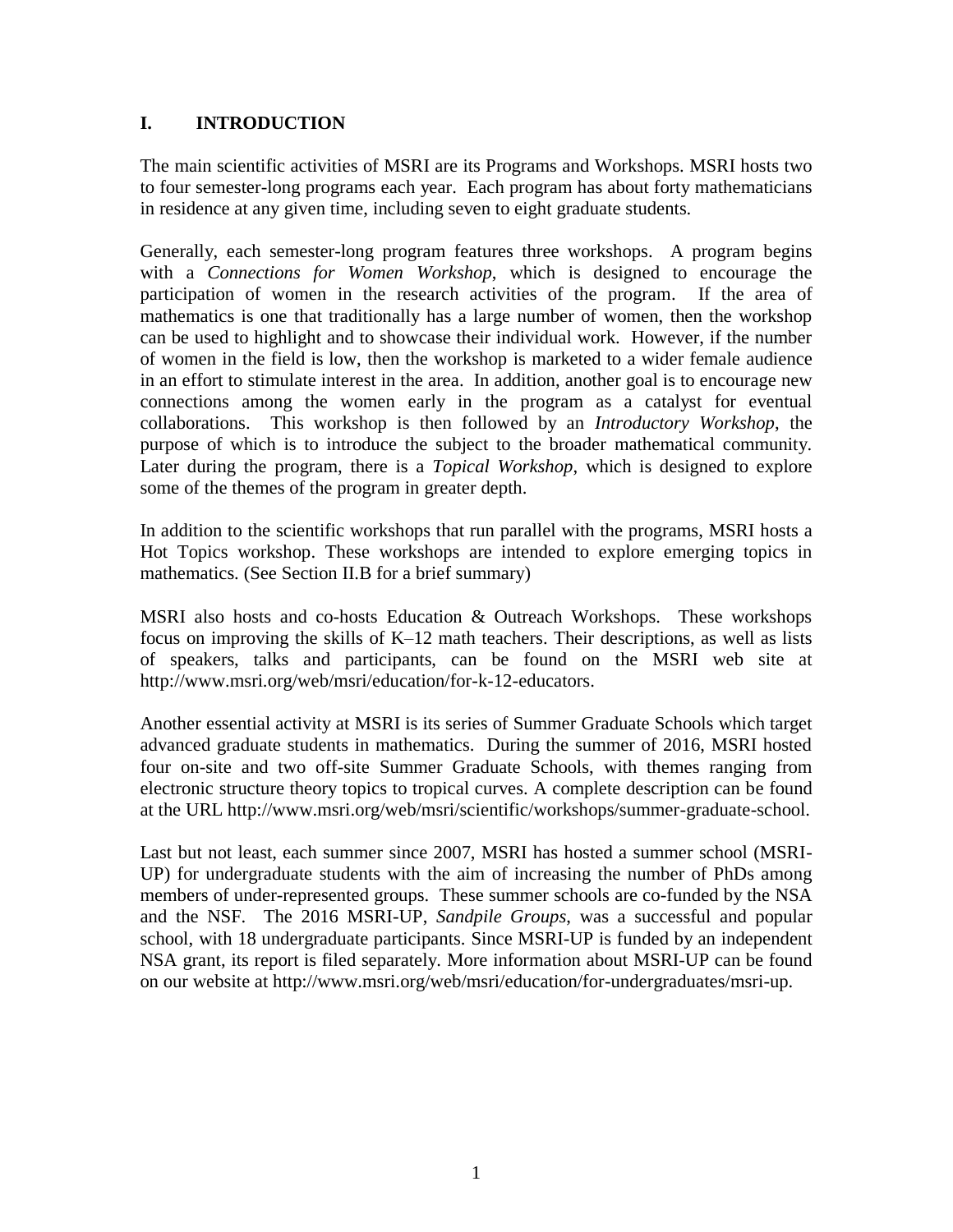## **II. OVERVIEW OF ACTIVITIES 2016–17**

The year 2016–17 was an exciting one. In Fall 2016, we held a jumbo program: *Geometric Group Theory*, with lead organizer Mark Feighn (Rutgers). In Spring 2017, we held two programs: *Analytic Number Theory*, led by Terence Tao (UCLA), and *Harmonic Analysis*, led by Michael Christ (UC Berkeley) and Michael Lacey (Georgia Tech). MSRI also hosted a small Complementary Program for mathematicians whose interests were not closely related to the three programs. All programs are briefly summarized in Section II.A below.

There were 250 researchers who participated in these programs for a period of one month or longer. Of those members, there were 34 Postdoctoral Fellows, 50 Research Professors, 120 Research Members, and 46 Program Associates (Graduate Students).

The NSA grant H98230-16-1-0326 funded 19 researchers: six participated in the fall jumbo program, *Geometric Group Theory*, eleven participated in the spring programs, *Analytic Number Theory* and *Harmonic Analysis*, and two participated in the year-long Complementary Program.

## **A. Major Programs and their Associated Workshops**

In the list of organizers of each activity, an asterisk (\*) denotes lead organizer(s).

## **Program 1: Geometric Group Theory**

August 15, 2016 - December 16, 2016

*Organizers: Ian Agol (University of California, Berkeley), Mladen Bestvina (University of Utah), Cornelia Drutu (University of Oxford), \*Mark Feighn (Rutgers University), Michah Sageev (Technion---Israel Institute of Technology), Karen Vogtmann (University of Warwick)*

The field of geometric group theory emerged from Gromov's insight that even mathematical objects such as groups, which are defined completely in algebraic terms, can be profitably viewed as geometric objects and studied with geometric techniques Contemporary geometric group theory has broadened its scope considerably, but retains this basic philosophy of reformulating in geometric terms problems from diverse areas of mathematics and then solving them with a variety of tools. The growing list of areas where this general approach has been successful includes low-dimensional topology, the theory of manifolds, algebraic topology, complex dynamics, combinatorial group theory, algebra, logic, the study of various classical families of groups, Riemannian geometry and representation theory.

The goals of this MSRI program are to bring together people from the various branches of the field in order to consolidate recent progress, chart new directions, and train the next generation of geometric group theorists.

Workshops associated with the *[Geometric](http://www.msri.org/programs/287) Group Theory* program: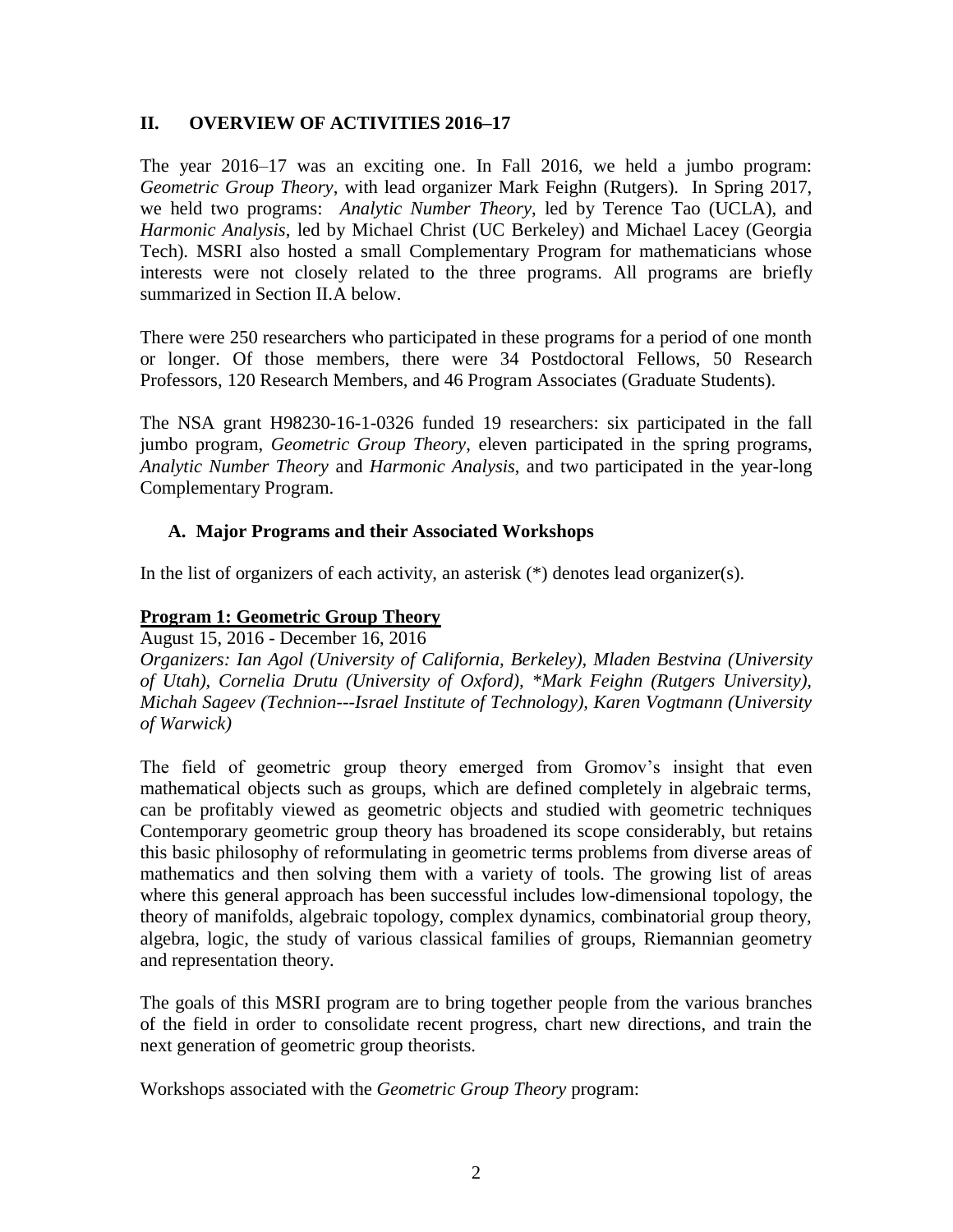## **Workshop 1: Connections for Women: Geometric Group Theory**

August 17, 2016 - August 19, 2016 *Organizers: \*Ruth Charney (Brandeis University), Indira Chatterji (Université Nice Sophia-Antipolis), Mark Feighn (Rutgers University), Talia Fernós (University of North Carolina)*

This three-day workshop featured talks by six prominent female mathematicians on a wide range of topics in geometric group theory. Each speaker gave two lectures, separated by a break-out session during which participants met in small groups to discuss ideas presented in the first lecture. The workshop was open to all mathematicians.

## **Workshop 2: Introductory Workshop: Geometric Group Theory**

August 22, 2016 - August 26, 2016 *Organizers: Martin Bridson (University of Oxford), Benson Farb (University of Chicago), \*Zlil Sela (Hebrew University), Karen Vogtmann (University of Warwick)*

This was an introductory workshop to the MSRI jumbo program Geometric Group Theory held during the Fall Semester of 2016. The purpose of the workshop was to provide an overview of key areas of research to be covered in the program, including an introduction to open problems of current interest.

### **Workshop 3: Groups acting on CAT(0) spaces**

September 27, 2016 - September 30, 2016

*Organizers: Ian Agol (University of California, Berkeley), Pierre-Emmanuel Caprace (Université Catholique de Louvain), Koji Fujiwara (Kyoto University), Alessandra Iozzi (ETH Zürich), \* Michah Sageev (Technion---Israel Institute of Technology)*

The theme of the workshop was algebraic, geometric and analytical aspects of groups that act by isometries on spaces of non-positive curvature known as CAT(0) spaces. The world of CAT(0) spaces includes classical spaces such as symmetric spaces and buildings, as well as more avant-garde arrivals, such as CAT(0) cube complex. The workshop brought together researchers studying various aspects of such groups and spaces to discuss recent developments and chart new directions in the field.

## **Workshop 4: Geometry of mapping class groups and Out (Fn)**

October 25, 2016 - October 28, 2016 *Organizers: Yael Algom-Kfir (University of Haifa), \*Mladen Bestvina (University of Utah), Richard Canary (University of Michigan), Gilbert Levitt (Université de Caen)*

A four-day workshop with research-level talks on the latest advances in the geometry of mapping class groups and  $Out(F_n)$ , and spaces on which they act.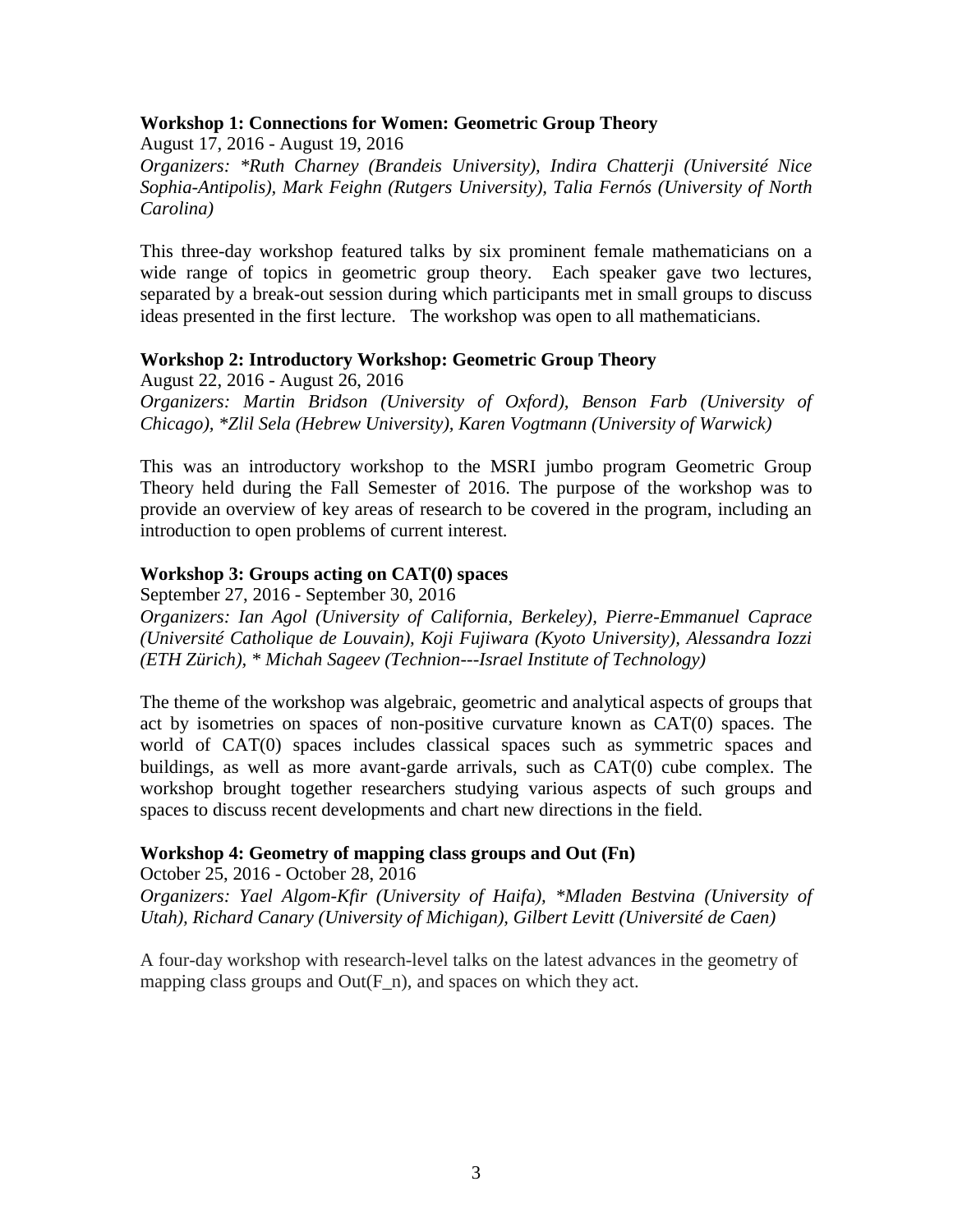## **Workshop 5: Amenability, coarse embeddability and fixed point properties**

December 06, 2016 - December 09, 2016 *Organizers: Goulnara Arzhantseva (University of Vienna), \*Cornelia Drutu (University of Oxford), Graham Niblo (University of Southampton), Piotr Nowak (Polish Academy of Sciences)*

The main theme of the workshop is the spectrum of analytic properties running from Kazhdan's property (T) at one end to von Neumann's amenability at the other, that forms a foundational organizing structure for infinite groups and spaces. These properties can be described both analytically, via unitary representation theory, and geometrically, using embedding properties for discrete spaces. Connections with probability and combinatorics was addressed during the meeting.

## **Program 2: Analytic Number Theory**

January 17, 2017 - May 26, 2017

*Organizers: Chantal David (Concordia University), Andrew Granville (Université de Montréal), Emmanuel Kowalski (ETH Zuerich), Philippe Michel (École Polytechnique Fédérale de Lausanne (EPFL)), Kannan Soundararajan (Stanford University), \*Terence Tao (University of California, Los Angeles*

Analytic number theory, and its applications and interactions, are currently experiencing intensive progress, in sometimes unexpected directions. In recent years, many important classical questions have seen spectacular advances based on new techniques; conversely, methods developed in analytic number theory have led to the solution of striking problems in other fields.

Recent advances in analytic number theory have had repercussions in various mathematical subjects, such as harmonic analysis (including the Langlands programme), ergodic theory and dynamics (especially on homogenous spaces), additive and multiplicative combinatorics and theoretical computer science (in particular, through the theory of expander graphs).

The MSRI semester program in Spring 2017 focused on the topic of Analytic Number Theory, with workshops and other activities focused on the most impressive recent achievements in this field. We wish not only to give the leading researchers in the area further opportunities to work together, but more importantly to give young people the occasion to learn about these topics, and to give them the tools to achieve the next breakthroughs.

Workshops associated with the *Analytic Number Theory* program:

## **Workshop 1: Connections for Women: Analytic Number Theory**

February 02, 2017 - February 03, 2017 *\*Chantal David (Concordia University), Kaisa Matomäki (University of Turku), Lillian Pierce (Duke University), Kannan Soundararajan (Stanford University), Terence Tao (University of California, Los Angeles)*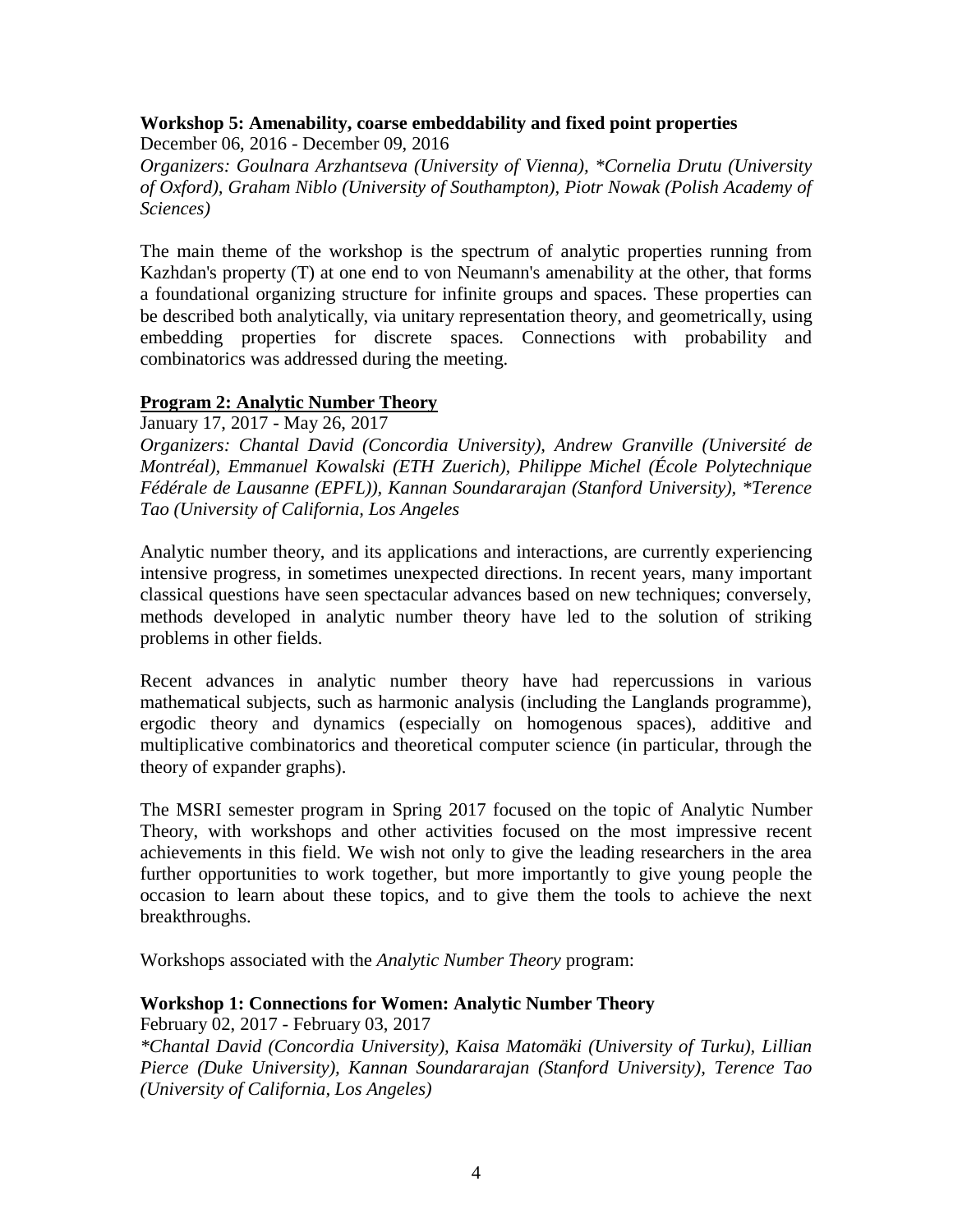This workshop consisted of lectures on the current state of research in analytic number theory, given by prominent women and men in the field. The workshop was opened to all graduate students, post-docs, and researchers in areas related to the program; it also included a panel discussion session among female researchers on career issues, as well as other social events.

### **Workshop 2: Introductory Workshop: Analytic Number Theory**

February 06, 2017 - February 10, 2017 *Andrew Granville (Université de Montréal), \*Emmanuel Kowalski (ETH Zuerich), Kaisa Matomäki (University of Turku), Philippe Michel (École Polytechnique Fédérale de Lausanne (EPFL))*

There were three minicourses, each three hours long: (1) K. Matomäki and M. Radziwill on multiplicative functions (2) Ph. Michel on trace functions and their applications (3) I. Petrow on Kuznetsov formula, Kloostermania and applications All other talks were onehour long and targeted to a wide audience. In particular, speakers attempted to give lectures that are also accessible to the participants of the Harmonic Analysis Program.

## **Workshop 3: Recent developments in Analytic Number Theory**

May 01, 2017 - May 05, 2017 *Tim Browning (University of Bristol), Chantal David (Concordia University), Kannan Soundararajan (Stanford University), \*Terence Tao (University of California, Los Angeles)*

This workshop focused on presenting the latest developments in analytic number theory, including (but not restricted to) recent advances in sieve theory, multiplicative number theory, exponential sums, arithmetic statistics, estimates on automorphic forms, and the Hardy-Littlewood circle method.

## **Program 3: Harmonic Analysis**

January 17, 2017 to May 26, 2017

*\*Michael Christ (University of California, Berkeley), Allan Greenleaf (University of Rochester), Steven Hofmann (University of Missouri), \*Michael Lacey (Georgia Institute of Technology), Svitlana Mayboroda (University of Minnesota, Twin Cities), Betsy Stovall (University of Wisconsin-Madison), Brian Street (University of Wisconsin-Madison)*

The field of Harmonic Analysis dates back to the 19th century, and has its roots in the study of the decomposition of functions using Fourier series and the Fourier transform. In recent decades, the subject has undergone a rapid diversification and expansion, though the decomposition of functions and operators into simpler parts remains a central tool and theme.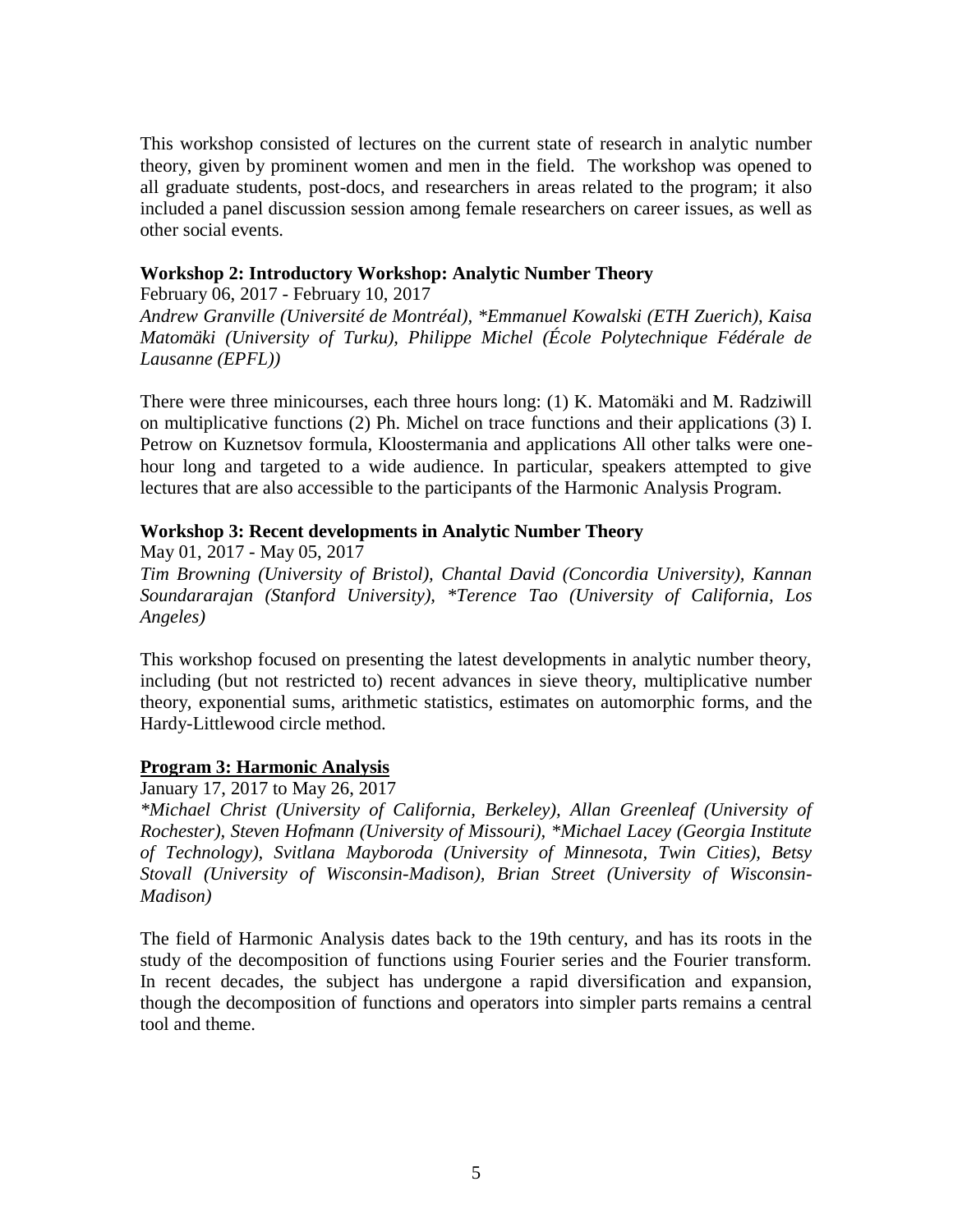This program brought together researchers representing the breadth of modern Harmonic Analysis and seek to capitalize on and continue recent progress in four major directions:

-Restriction, Kakeya, and Geometric Incidence Problems

- -Analysis on Nonhomogeneous Spaces
- -Weighted Norm Inequalities
- -Quantitative Rectifiability and Elliptic PDE

Many of these areas draw techniques from or have applications to other fields of mathematics, such as analytic number theory, partial differential equations, combinatorics, and geometric measure theory.

## **Workshop 1: Connections for Women: Harmonic Analysis**

January 19, 2017 - January 20, 2017 *Svitlana Mayboroda (University of Minnesota, Twin Cities), \*Betsy Stovall (University of Wisconsin-Madison)*

This workshop highlighted the work of several prominent women working in harmonic analysis, including some of the field's rising stars. There was a panel discussion and a contributed poster session. This workshop was open to all, and poster contributions were welcomed from all mathematicians.

## **Workshop 2: Introductory Workshop: Harmonic Analysis**

January 23, 2017 - January 27, 2017 *Allan Greenleaf (University of Rochester), \*Michael Lacey (Georgia Institute of Technology), Svitlana Mayboroda (University of Minnesota, Twin Cities), Betsy Stovall (University of Wisconsin-Madison), Brian Street (University of Wisconsin-Madison)*

This week-long workshop served as an introduction for graduate students, postdocs, and other researchers to the main themes of the program. It featured accessible talks by a number of leading harmonic analysts, including several short courses on the core ideas and techniques in the field. There was a problem session, to which all participants were encouraged to contribute.

## **Workshop 3: Recent Developments in Harmonic Analysis**

May 15, 2017 - May 19, 2017 *Michael Christ (University of California, Berkeley), Steven Hofmann (University of Missouri), \*Michael Lacey (Georgia Institute of Technology), Betsy Stovall (University of Wisconsin-Madison), Brian Street (University of Wisconsin-Madison)*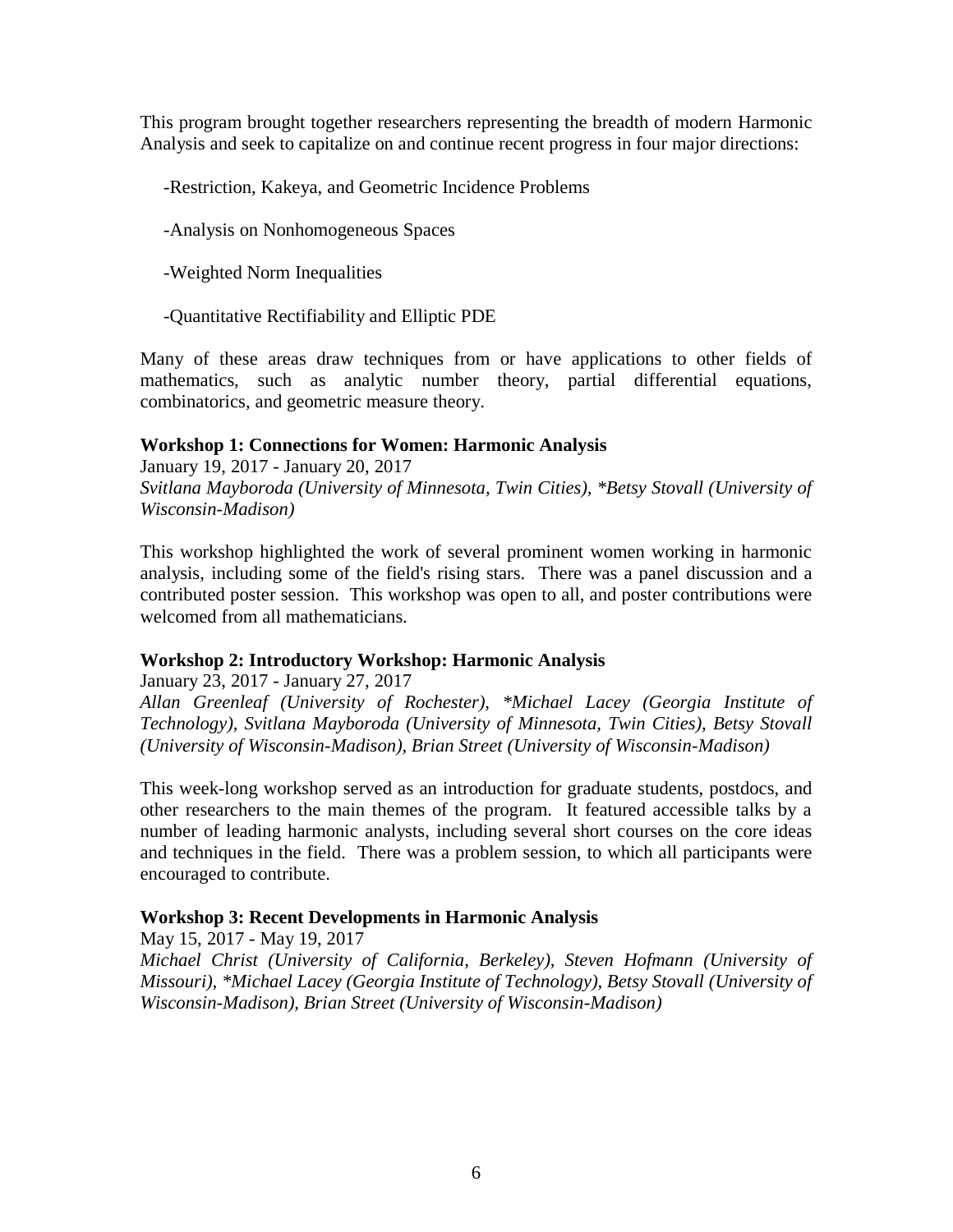Topics for this workshop was drawn from the main research directions of this conference, including:

- (1) Restriction, Kakeya, and geometric incidence problems
- (2) Analysis on nonhomogenous spaces
- (3) Weighted estimates
- (4) Quantitative rectifiability and other topics in PDE

## **Program 4: Complementary Program (2016-17)**

The Complementary Program had a limited number of memberships that were open to mathematicians whose interests were not closely related to the core programs; special consideration was given to mathematicians who were partners of an invited member of a core program.

## **B. Hot Topics Workshop**

## **Hot Topics: Galois Theory of Periods and Applications**

March 27, 2017 - March 31, 2017

*Organizers: \*Francis Brown (University of Oxford), Clément Dupont (Université de Montpellier), Richard Hain (Duke University), Vadim Vologodsky (University of Oregon)*

Periods are integrals of algebraic differential forms over algebraically-defined domains and are ubiquitous in mathematics and physics. A deep idea, originating with Grothendieck, is that there should be a Galois theory of periods. This general principle provides a unifying approach to several problems in the theory of motives, quantum groups and geometric group theory. This conference brought together leading experts around this subject and cover topics such as the theory of multiple zeta values, modular forms, and motivic fundamental groups.

## **III. PARTICIPATION SUMMARY A. All MSRI Members**

The table below indicates the number of participants for the major programs and workshops that took place at MSRI during the 2016–17 academic year.

| <b>Time</b>            | <b>Activity Type</b>  | <b>Activity Title</b>         | No. of participants |
|------------------------|-----------------------|-------------------------------|---------------------|
| Fall 2016              | Scientific Program    | Geometric Group Theory        | 107                 |
|                        |                       |                               |                     |
| August 17, 2016 -      | Programmatic Workshop | Connections for Women:        | 92                  |
| August 19, 2016        |                       | Geometric Group Theory        |                     |
| August 22, 2016 -      | Programmatic Workshop | Introductory Workshop:        | 148                 |
| August 26, 2016        |                       | Geometric Group Theory        |                     |
| September 27, $2016 -$ | Programmatic Workshop | Groups acting on $CAT(0)$     |                     |
| September 30, 2016     |                       | spaces                        | 140                 |
| October 25, $2016 -$   | Programmatic Workshop | Geometry of mapping class     | 145                 |
| October 28, 2016       |                       | groups and Out(Fn)            |                     |
| December 06, 2016 -    | Programmatic Workshop | Amenability, coarse           | 95                  |
| December 09, 2016      |                       | embeddability and fixed point |                     |
|                        |                       | properties                    |                     |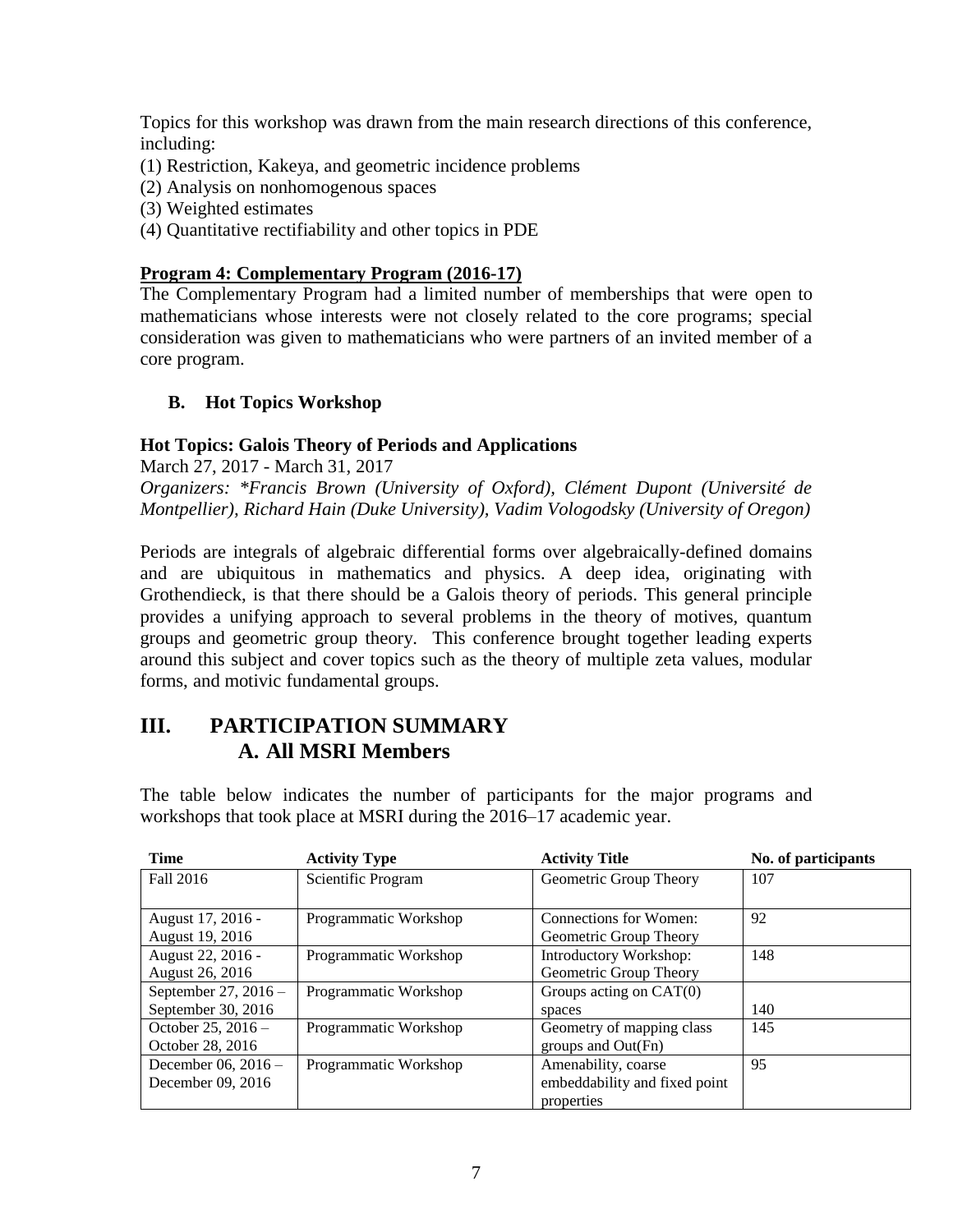| Spring 2017                              | Scientific Program            | Analytic Number Theory                                                                              | 57  |
|------------------------------------------|-------------------------------|-----------------------------------------------------------------------------------------------------|-----|
| February 02, 2017 -<br>February 03, 2017 | Programmatic Workshop         | <b>Connections for Women:</b><br>Analytic Number Theory                                             | 70  |
| February 06, 2017 -<br>February 10, 2017 | Programmatic Workshop         | Introductory Workshop:<br>Analytic Number Theory                                                    | 138 |
| May 01, 2017 - May<br>05, 2017           | Programmatic Workshop         | Recent developments in<br>Analytic Number Theory                                                    | 138 |
| Spring 2017                              | Scientific Program            | Harmonic Analysis                                                                                   | 73  |
| January 19, 2017 -<br>January 20, 2017   | Programmatic Workshop         | Connections for Women:<br>Harmonic Analysis                                                         | 65  |
| January 23, 2017 -<br>January 27, 2017   | Programmatic Workshop         | Introductory Workshop:<br>Harmonic Analysis                                                         | 124 |
| May 15, 2017 - May<br>19, 2017           | Programmatic Workshop         | Recent Developments in<br>Harmonic Analysis                                                         | 106 |
| Academic Year<br>2016-17                 | Scientific Program            | <b>Complementary Program</b><br>2016-17                                                             | 13  |
| June 11, 2016 - July<br>24, 2016         | <b>MSRI-UP 2016</b>           | Sandpile Groups                                                                                     | 18  |
| May 30, 2016 - June<br>11, 2016          | Summer Graduate School (2016) | Séminaire de Mathématiques<br>Supérieures 2016: Dynamics<br>of Biological Systems                   | 25  |
| June 13, 2016 -<br>July 24, 2016         | Summer Graduate School (2016) | Harmonic Analysis and<br>Elliptic Equations on real<br>Euclidean Spaces and on<br><b>Rough Sets</b> | 51  |
| June 20, 2016 - July<br>01, 2016         | Summer Graduate School (2016) | <b>Mixed Integer Nonlinear</b><br>Programming: Theory,<br>algorithms and applications               | 11  |
| July 11, 2016 -<br>July 22, 2016         | Summer Graduate School (2016) | An Introduction to Character<br>Theory and the McKay<br>Conjecture                                  | 41  |
| July 18, 2016 -<br>July 29, 2016         | Summer Graduate School (2016) | <b>Electronic Structure Theory</b>                                                                  | 39  |
| July 25, 2016 -<br>August 05, 2016       | Summer Graduate School (2016) | Chip Firing and Tropical<br>Curves                                                                  | 50  |
| March 27, 2017 -<br>March 31, 2017       | Other Scientific Workshop     | Hot Topics: Galois Theory of<br>Periods and Applications                                            | 75  |

## **B. NSA supported researchers**

There were 250 long-term members who participated in the 2016–17 programs. The NSA grant, H98230-16-1-0326, funded 19 out of the 250 researchers. Since the provisional Indirect Cost rate decreased from the proposed 24.38% to 20.17%, we were able to fund additional researchers in their monthly lodging reimbursement and travel expenses. Detailed financial information can be found in Section V.

## **Here are additional details on the researchers for each program:**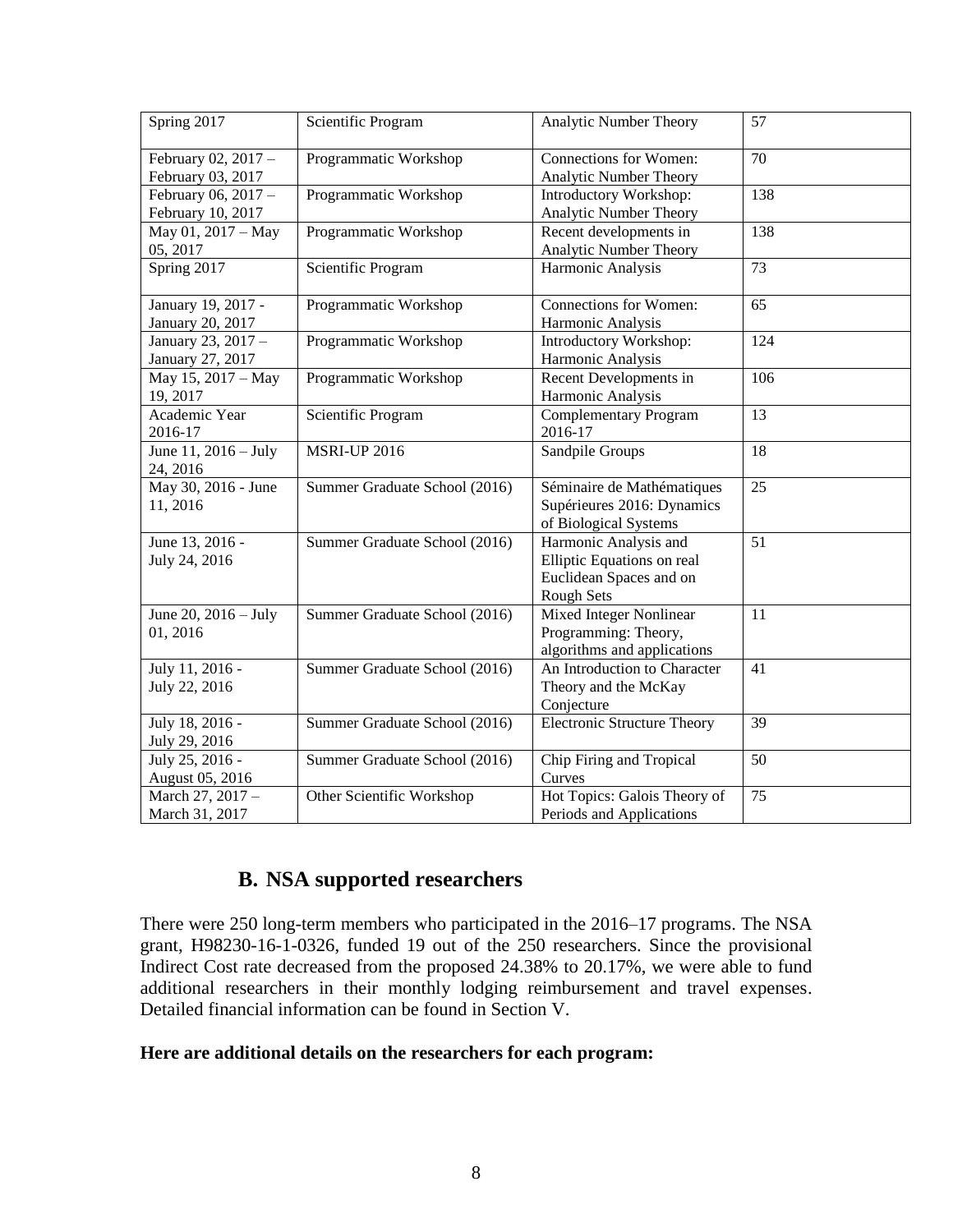## **GEOMETRIC GROUP THEORY**



**Brock, Jeffery** Research Member

Name: Jeffery Brock Year of Ph.D: 1997 Institution of Ph.D.: UC Berkeley

#### **Current Position:**

Professor, Brown University, 2007-present.

Award, Honors, and Distinctions:

- 1) Elected Fellow, American Mathematical Society, 2017.
- 2) John Simon Guggenheim Fellow, 2008.
- 3) Donald D. Harrington Faculty Fellow, University of Texas at Austin 2003- 2004.
- 4) NSF Postdoctoral Fellow, Stanford University, 1997-2000.

- 1) Erratum to "On the density of geometrically finite Kleinian groups." (With Ken Bromberg). Preprint (2017)..
- 2) Local topology in deformation spaces of hyperbolic 3-manifolds II. (arXiv). (With Ken Bromberg, Richard Canary, Cyril Lecuire, and Yair Minsky). Preprint (2017).
- 3) Schwarzian derivatives, projective structures, and the Weil-Petersson gradient flow for renormalized volume. (arXiv). (With Martin Bridgeman and Ken Bromberg). Preprint (2017).
- 4) Machine learning algorithm for automatic detection of CT-identifiable hyperdense lesions associated with traumatic brain injury. Krishna N. Keshavamurthy ; Owen P. Leary ; Lisa H. Merck ; Benjamin Kimia ; Scott Collins ; David W. Wright ; Jason W. Allen ; Jeffrey F. Brock ; Derek Merck. Proc. SPIE 10134, Medical Imaging 2017: Computer-Aided Diagnosis, 101342G (March 23, 2017); doi:10.1117/12.2254227.
- 5) Limit sets of Weil-Petersson geodesics. (arXiv). (With Christopher Leininger, Babak Modami, and Kasra Rafi). Preprint (2017).
- 6) Windows, cores, and skinning maps. (arXiv). (With Ken Bromberg, Dick Canary, and Yair Minsky). Preprint (2016).
- 7) Limit sets of Teichmüller geodesics with minimal nonuniquely ergodic vertical foliation, II. (arXiv). (With Chris Leininger, Babak Modami, and Kasra Rafi). Crelle's Journal, DOI: [https://doi.org/10.1515/crelle-2017-0024.](https://doi.org/10.1515/crelle-2017-0024)
- 8) Norms on the cohomology of hyperbolic 3-manifolds. (arXiv). (With Nathan Dunfield). Inventiones Mathematicae, pp. 1-28. DOI: 10.1007/s00222-017- 0735-3.
- 9) Geometric inflexibility of hyperbolic cone-manifolds. (arXiv). (With Ken Bromberg). To appear, Proceedings of the 2014 MSJ-SI.
- 10) Inflexibility, Weil-Petersson distance, and volumes of fibered 3-manifolds. (arXiv). (With Ken Bromberg). Math. Res. Lett. 23 (2016) pp. 649-674.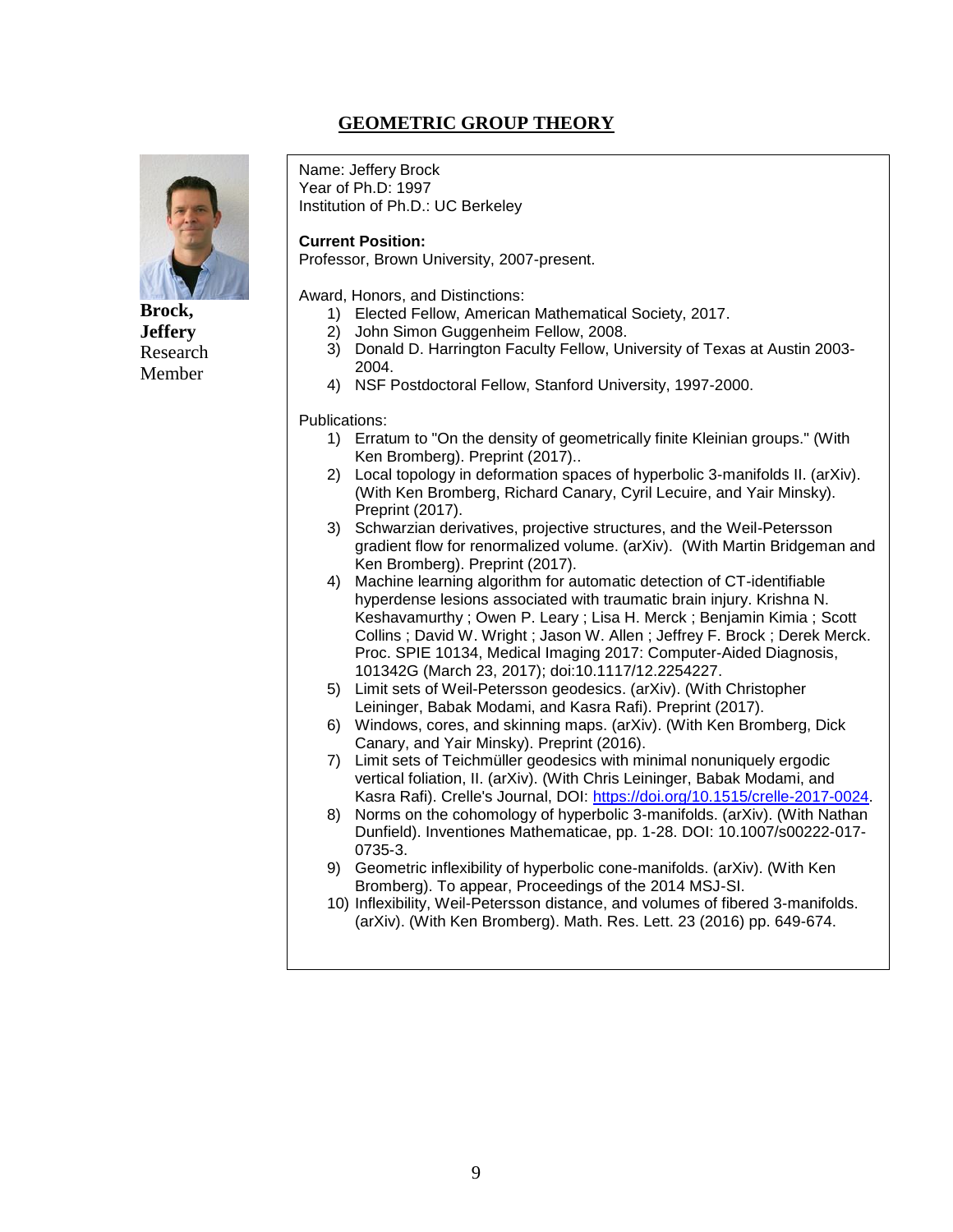

**Dani, Pallavi** Research Member

Name: Pallavi Dani Year of Ph.D: 2005 Institution of Ph.D.: University of Chicago

#### **Current Position:**

Associate Professor, Louisiana State University, 2014-present.

Award, Honors, and Distinctions:

- 1) 2009-2010 Government of India, Conference Grant administered through Goa University, India, Co-PI.
- 2) 2010-2012 National Science Foundation, Conference Grant, Co-PI, DMS 1004774.
- 3) 2011-2016 Simons Foundation, Collaboration Grant, Awarded but declined by PI due to conflict with Louisiana Board of Regents Grant below.
- 4) 2012-2015 National Science Foundation, DMS 1207868.

- 1) P. Dani, The asymptotic density of finite-order elements in virtually nilpotent groups, J. Algebra 316 (2007), no. 1, 54–78.
- 2) J. Barnard, N. Brady, and P. Dani, Super-exponential distortion of subgroups of CAT(−1) groups, Algebr. Geom. Topol. 7 (2007), 301–308.
- 3) N. Brady, M. Clay, and P. Dani, Morse theory and conjugacy classes of finite subgroups, Geom. Dedicata 135 (2008), 15–22.
- 4) N. Brady, M. Clay, and P. Dani, Morse theory and conjugacy classes of finite subgroups II, Geom. Dedicata 147 (2010), 1–14.
- 5) J. Barnard, N. Brady, and P. Dani, Super-exponential 2-dimensional Dehn functions, Groups Geom. Dyn. 6 (2012), no. 1, 1–51.
- 6) A. Abrams, N. Brady, P. Dani, M. Duchin, and R. Young, Filling loops at infinity in the mapping class group, Michigan Math. J. 61 (2012), no. 4, 867–874.
- 7) A. Abrams, N. Brady, P. Dani, M. Duchin, and R. Young, Pushing fillings in right-angled Artin groups, J. Lond. Math. Soc. (2) 87 (2013), no. 3, 663– 688.
- 8) A. Abrams, N. Brady, P. Dani, and R. Young, Homological and homotopical Dehn functions are different, Proc. Natl. Acad. Sci. USA 110 (2013), no. 48, 19206–19212.
- 9) P. Dani and A. Thomas, Divergence in right-angled Coxeter groups, Trans. Amer. Math. Soc. 367 (2015), no. 5, 3549–3577.
- 10) P. Dani and A. Thomas, Quasi-isometry classification of certain rightangled Coxeter groups, arXiv:1402.6224.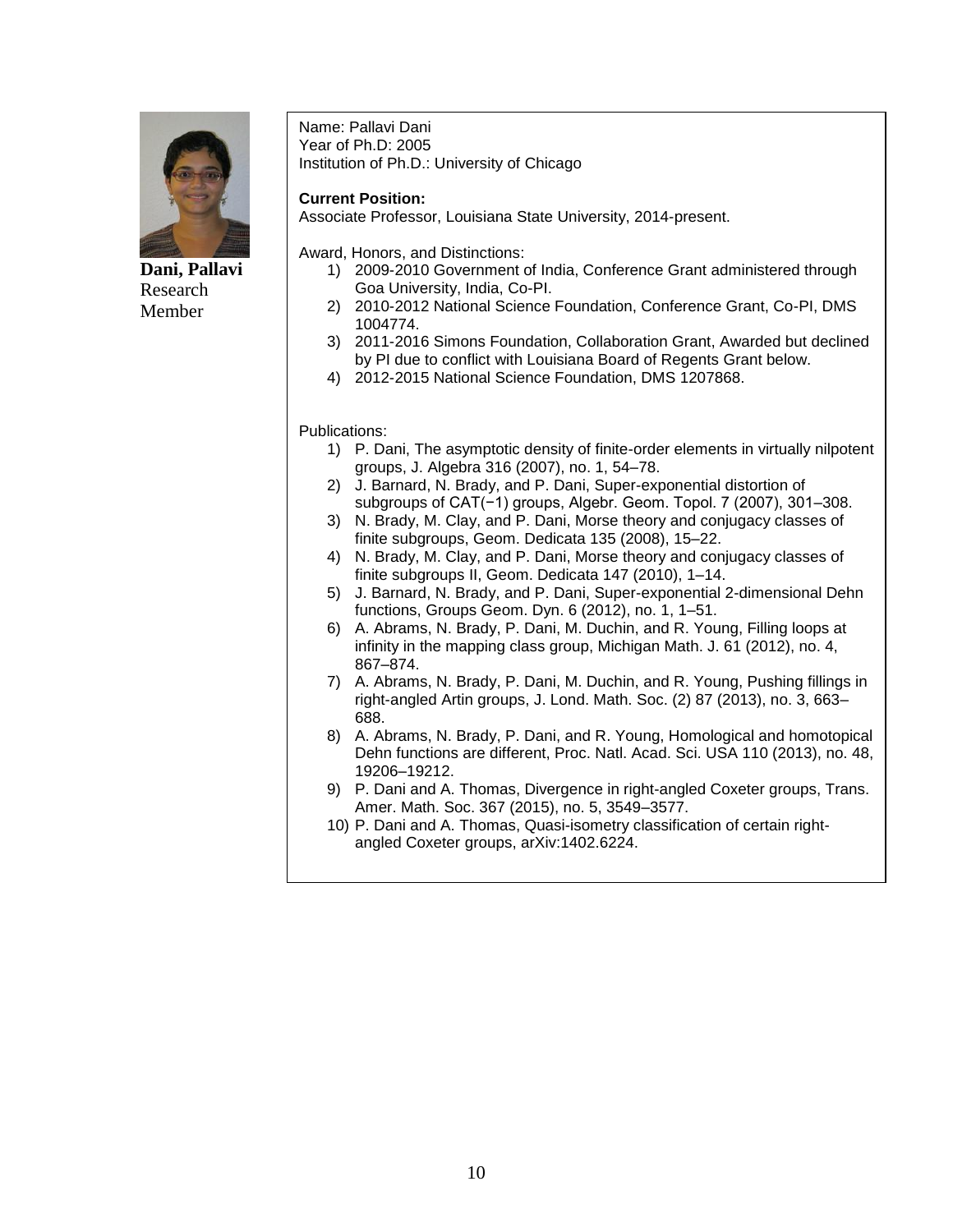

**Feighn, Mark** Organizer

Name: Mark Feighn Year of Ph.D: 1981 Institution of Ph.D.: Columbia University

### **Current Position:**

Professor, Rutgers University: Rutgers-Newark, 2014-present.

Award, Honors, and Distinctions:

- 1) 2009-2010 Government of India, Conference Grant administered through Goa University, India, Co-PI.
- 2) 2010-2012 National Science Foundation, Conference Grant, Co-PI, DMS 1004774.
- 3) 2011-2016 Simons Foundation, Collaboration Grant, Awarded but declined by PI due to conflict with Louisiana Board of Regents Grant below.
- 4) 2012-2015 National Science Foundation, DMS 1207868.

- 1) *Actions of finite groups on homotopy 3-spheres*, TAMS 284(1984), no. 1, 141--151.
- 2) *Branched covers according to J.W. Alexander*, Collectanea Math. 37(1986), 55--60.
- 3) with Darryl McCullough, *Finiteness conditions for 3-manifolds with boundary*, Amer. J. of Math. 109(1987), 1155--1169. Correction to: Finiteness conditions for 3-manifolds with boundary, Amer. J. Math. 112(1990), 41--45.
- 4) *Separation properties of codimension-1 immersions*, Topology 27(1988), no. 3, 319--321.
- 5) with Mladen Bestvina, *A counterexample to generalized accessibility*, in Arboreal Group Theory (R.C. Alperin, ed.), MSRI Publ., vol. 19, Springer-Verlag, 1991, 133--141.
- 6) with Geoffrey Mess, *Conjugacy classes of finite subgroups of Kleinian groups*, Amer. J. Math. 113(1991), 179--188.
- 7) with Mladen Bestvina, *[Outer Limits](http://andromeda.rutgers.edu/~feighn/papers/outer.pdf)*, preprint, 1994, 19 pages.
- 8) with Mladen Bestvina, *Stable actions on real trees*, Inventiones 121(1995), 287--321.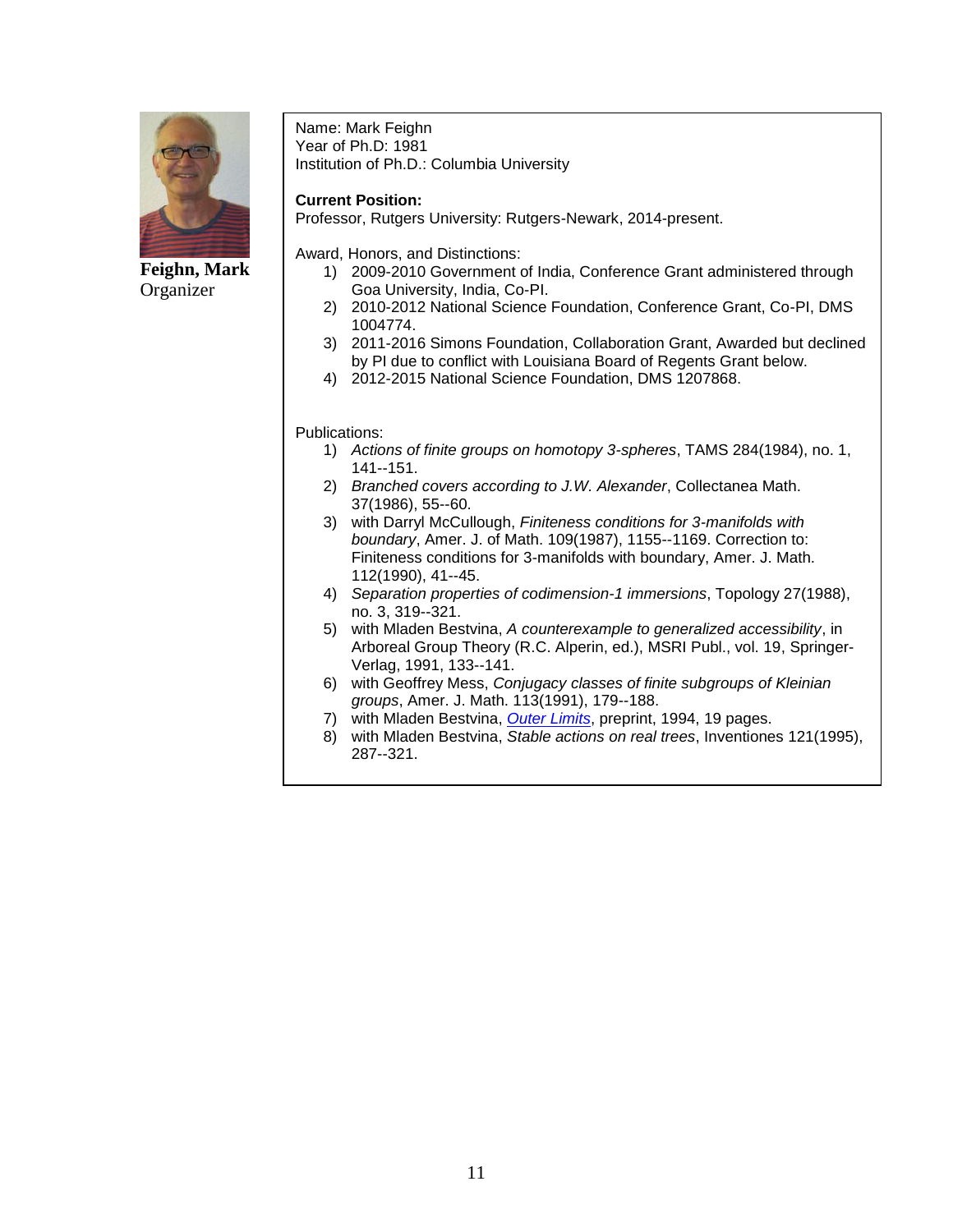

**Leininger, Christopher** Research Member

Name: Christopher Leininger Year of Ph.D: 2002 Institution of Ph.D.: The University of Texas

#### **Current Position:**

Associate Professor, University of Illinois: Urbana-Champaign, 2010-present.

Award, Honors, and Distinctions:

- 1) 2006-2015 N.S.F. Grants D.M.S.-060388,0905748, and 1207184
- 2) Lois M. Lackner Scholar, Dept. of Math., UIUC, 2011–2013.
- 3) Campus Research Board, UIUC, Summer 2010, spring 2007, Fall 2005.
- 4) Helen Corley Petit Scholar, College of LAS, UIUC, 2010–2011.
- 5) Center for Advanced Study Fellowship, UIUC, Fall 2007.

- 1) (w/ G. Lakeland) *Systoles and Dehn surgery for hyperbolic 3–manifolds*, preprint.
- 2) (w/ S. Dowdall and I. Kapovich) *Dynamics on free-by-cyclic groups*, preprint.
- 3) (w/ V. Gadre, E. Hironaka, and R.P. Kent IV) *Lipschitz constants to curve complexes*, to appear Math. Res. Lett..
- 4) (w/ R.P. Kent IV and S. Dowdall) *Pseudo-Anosov subgroups of fibered 3 manifold groups*, to appear Groups Geom. Dyn.
- 5) (w/ R.P. Kent IV) *A geometric criterion to be pseudo-Anosov*, preprint.
- 6) (w/ J. Aramayona) *Finite rigid sets in curve complexes*, to appear in Journal of Topology and Analysis.
- 7) (w/ D. Margalit) *On the number and location of short geodesics in moduli space*, to appear in Journal of Topology.
- 8) (w/ S. Schleimer) *Hyperbolic spaces in Teichm¨uller spaces*, to appear in JEMS.
- 9) (w/ M. Clay and J. Mangahas) *The geometry of right angled Artin subgroups of mapping class groups*, Groups Geom. Dyn. 6 (2012), no. 2, 249278
- 10) (w/ B. Farb and D. Margalit) Small dilatation pseudo-Anosov homeomorphisms and 3-manifolds, Adv. Math. 228 (2011), no. 3, 14661502.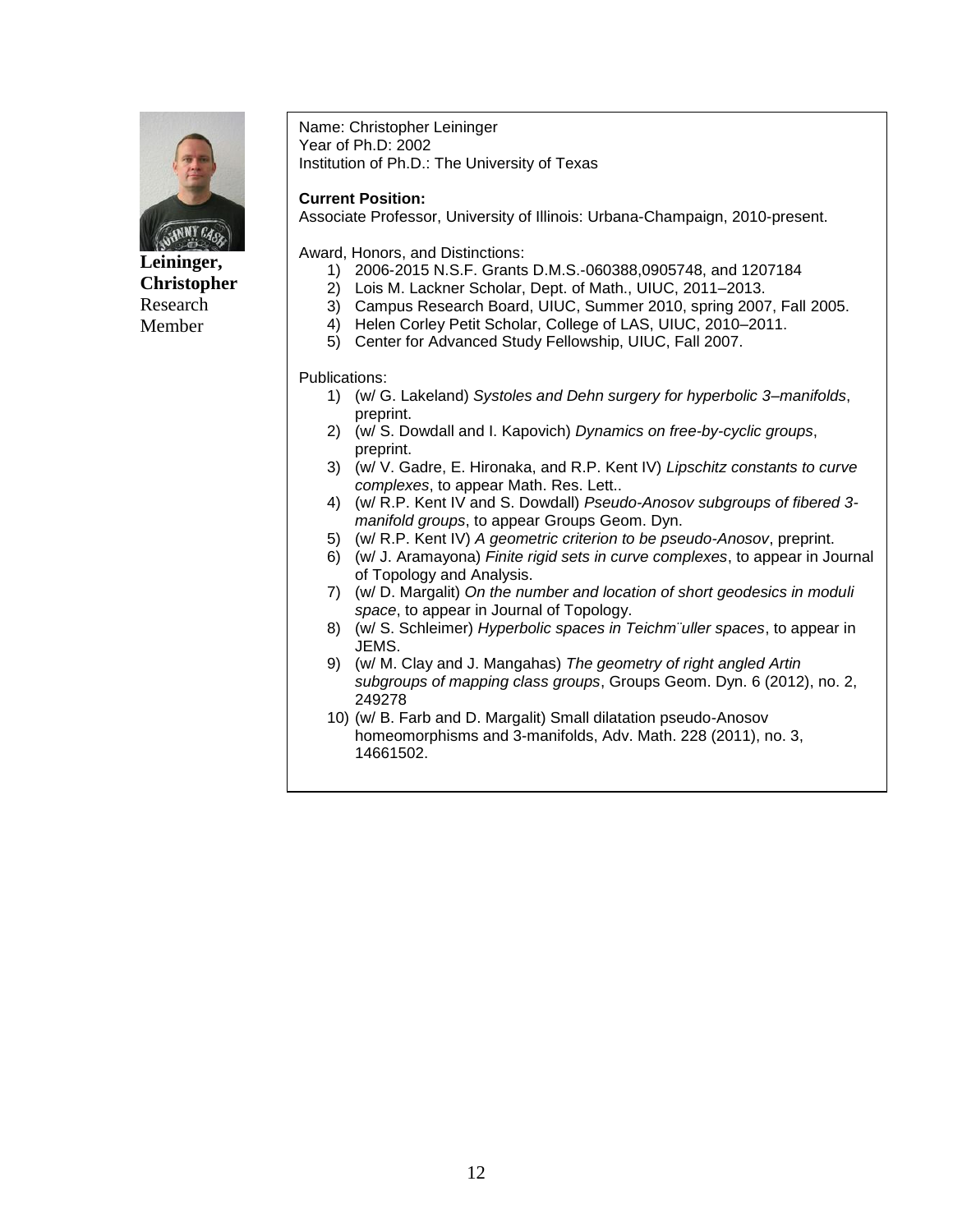

**Minsky, Yair** Research Member

Name: Christopher Leininger Year of Ph.D: 1989 Institution of Ph.D.: Princeton University

#### **Current Position:**

Professor, Yale University, 2003-present.

Award, Honors, and Distinctions:

- 1) NSF Research Grant DMS-1610827, 2016–2019
- 2) NSF Research Grant DMS-1311844, 2013–2016
- 3) Departmental Chair Fall 2010 to Fall 2014
- 4) Director of Undergraduate Studies, 2007–2009

- 1) *Harmonic maps, length and energy in Teichm¨uller space*, J. Differential Geom. 35 (1992), 151–217.
- 2) *Harmonic maps into hyperbolic 3-manifolds*, Trans. Amer. Math. Soc. 332 (1992), 607–632.
- 3) *Teichm¨uller geodesics and ends of hyperbolic 3-manifolds*, Topology 32 (1993), 625–647.
- 4) *On rigidity, limit sets and end invariants of hyperbolic 3-manifolds*, J. Amer. Math. Soc. 7 (1994), 539–588.
- 5) *On Thurston's ending lamination conjecture*, Proceedings of Low-Dimensional Topology, May 18-23, 1992, International Press, 1994.
- 6) *Quasi-projections in Teichm¨uller space*, J. Reine Angew. Math. 473 (1996), 121–136.
- 7) *Extremal length estimates and product regions in Teichm¨uller space*, Duke Math J. 83 (1996), 249–286.
- 8) *A geometric approach to the complex of curves*, Proceedings of the 37th Taniguchi Symposium on Topology and Teichm¨uller Spaces (S. Kojima et. al., ed.), World Scientific, 1996, pp. 149–158.
- 9) With R. Canary, *On limits of tame hyperbolic 3-manifolds*, J. Differential Geom. 43 (1996), 1–41.
- 10) With M. Lyubich, *Laminations in holomorphic dynamics*, J. Differential Geom. 47 (1997), 17–94.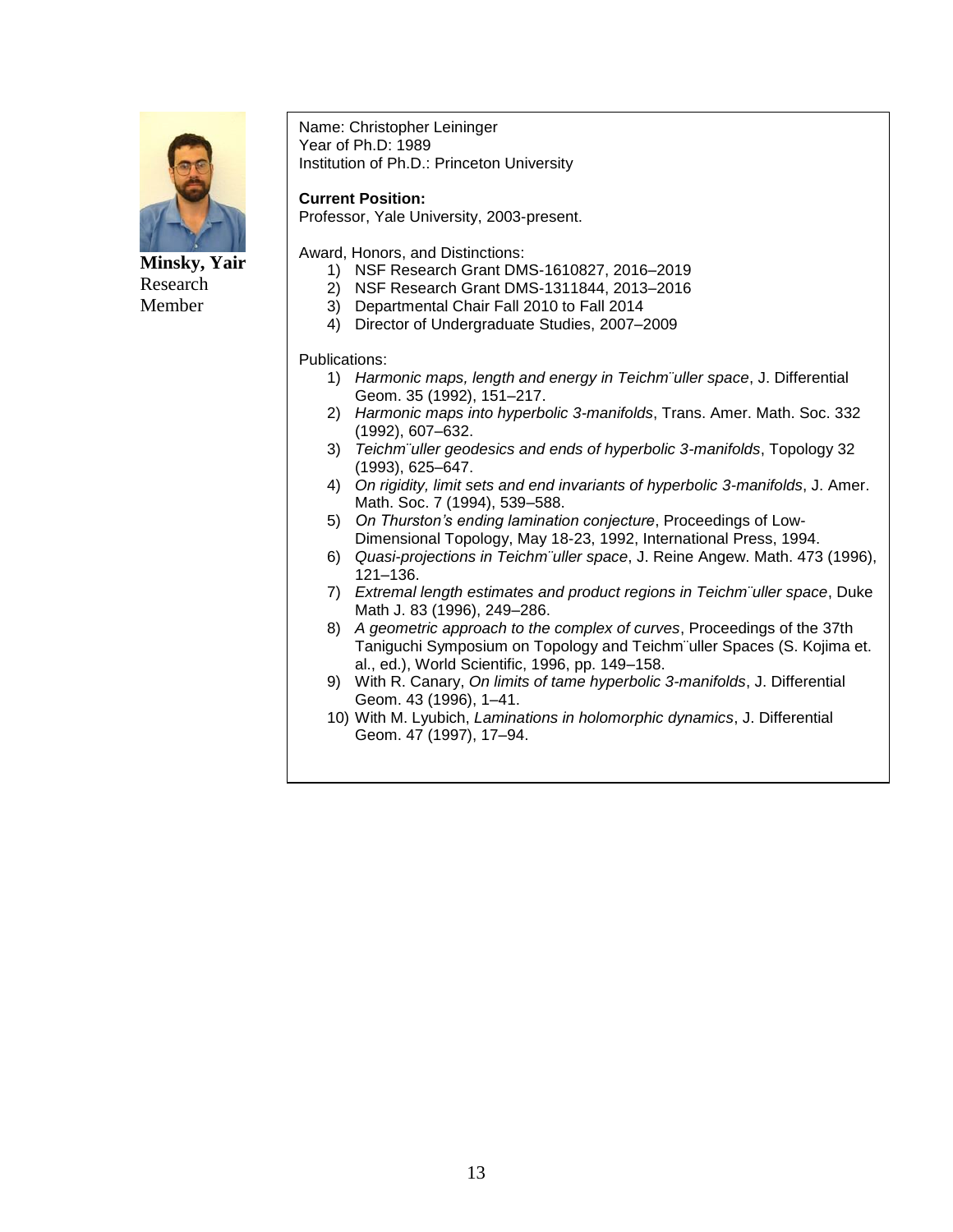

**Vogtmann, Karen** Organizer

Name: Karen Vogtmann Year of Ph.D: 1977 Institution of Ph.D.: University of California, Berkeley

#### **Current Position:**

Professor, University of Warwick, 2013-present. Goldwin Smith Professor of Mathematics Emeritus, Cornell University, 2015-present.

Award, Honors, and Distinctions:

- 1) Simons Professor, Newton Institute, Spring 2017
- 2) Simons Professor, M.S.R.I. Fall 2016
- 3) Clay Senior Scholar award, 2016
- 4) Scientific Advisory Board, Berlin Mathematical School, 2015 -present
- 5) Conseil Scientifique Extérieur, MILYON 2012-present

- 1) *Homology Stability for On,n*, Comm. Alg., 7 (1979), no.1., 9-38.
- 2) *Spherical Posets and homology stability for On,n*, Topology 20 (1981), 119- 132.
- 3) *A Stieffel complex for the orthogonal group of a field*, Comment. Math. Helv. 57 (1982), no.1, 11-21.
- 4) *The integral homology of SL2 and PSL2 over Euclidean imaginary quadratic integers*, (with J. Schwermer) Comment. Math. Helv. 58 (1983) no.4, 573- 598.
- 5) *Rational homology of Bianchi groups*, Math. Ann. 272 (1985), 399-419.
- 6) *Moduli of graphs and automorphisms of free groups*, (with M. Culler) Inventionnes 84 (1986), 91-119.
- 7) *A generating function for the Euler characteristic of Out(Fn)*, (with J. Smillie) J. Pure and Appl. Algebra 44 (1987), 329-348.
- 8) *Automorphisms of graphs, p-subgroups of Out(Fn) and the Euler characteristic of Out(Fn)*, (with J. Smillie) J. Pure and Appl. Algebra 49 (1987), 187-200.
- 9) *Local structure of some Out(Fn)-complexes*, Proc. Edinburgh Math Soc. 33 (1990), 367-379.
- 10) *The boundary of outer space in rank two*, (with M. Culler) in Arboreal Group Theory (R. Alperin, ed) New York: Springer-Verlag (1991) 189-229.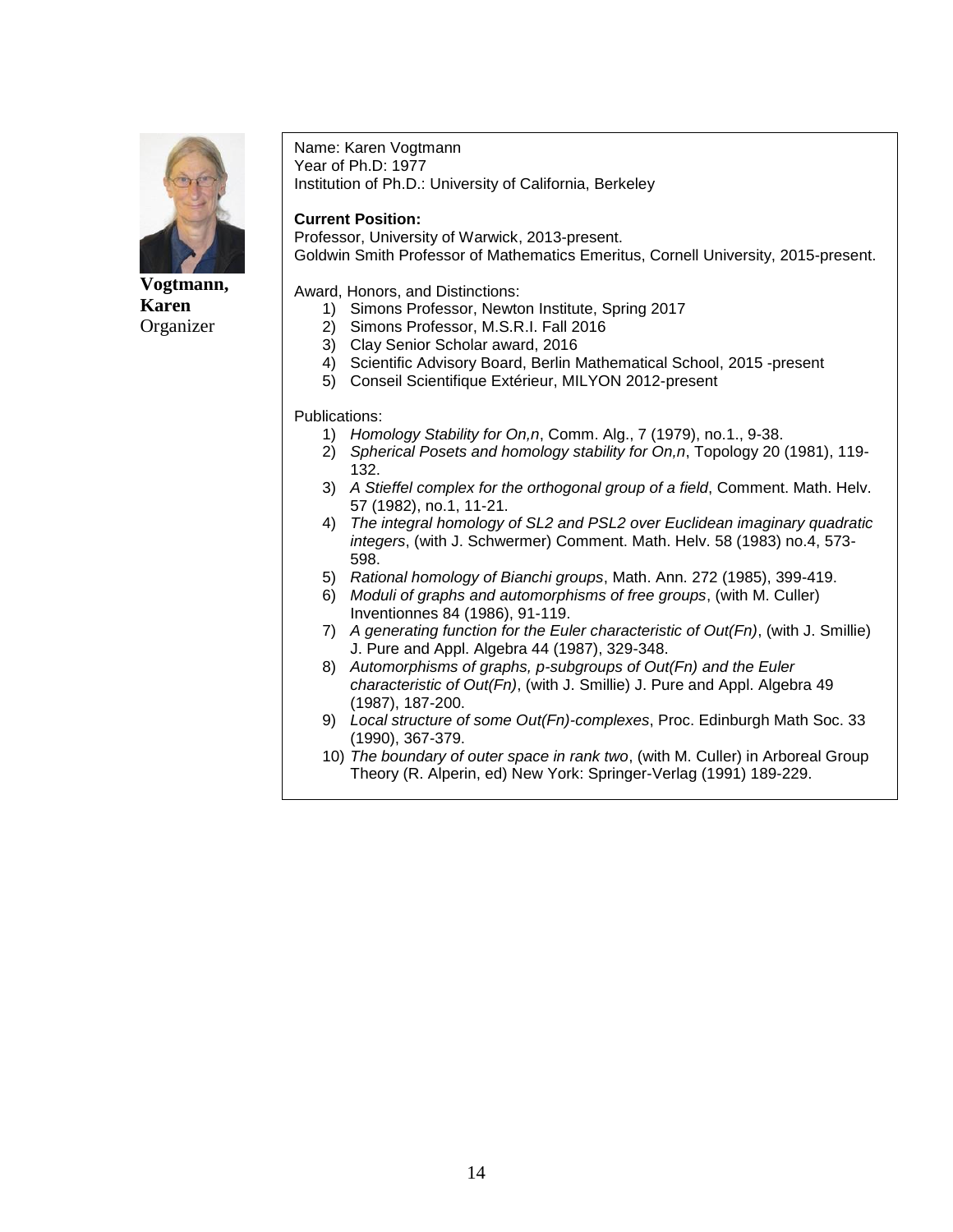## **ANALYTIC NUMBER THEORY**



## **Ford, Kevin** Research Member

Name: Kevin Ford Year of Ph.D: 1994 Institution of Ph.D.: University of Illinois at Urbana-Champaign

#### **Current Position:**

Professor, University of Illinois at Urbana-Champaign, 2001-present

Award, Honors, and Distinctions:

- 1) National Science Foundation Grant DMS-1501982; 2015-18
- 2) NSF. Two grants for the conference: Number Theory at Illinois, 2014
- 3) Fellow of the American Mathematical Society, 2013
- 4) Board of Directors, Number Theory Foundation, 2009-present

- 1) K. Ford, *Some infinite series identities*, Proc. Amer. Math. Soc. 119 no. 3 (1993), 1019–1020.
- 2) K. Ford, *The representation of numbers as sums of unlike powers*, J. London Math. Soc. (2) 51 (1995), 14–26.
- 3) K. Ford, *The representation of numbers as sums of unlike powers, II*, J. Amer. Math. Soc. 9 (1996), 919–940. Addendum and Corrigendum, J. Amer. Math. Soc. 12 (1999), 1213.
- 4) K. Ford, *New estimates for mean values of Weyl sums*, Intern. Math. Res. Notices 1995, 155–171.
- 5) K. Ford, *Sums and products from a finite set of real numbers*, Ramanujan J. 2, no. 1–2 (1998), 59–66.
- 6) K. Ford, *The distribution of totients*, Paul Erd˝os (1913–1996), Ramanujan J. 2, no. 1–2 (1998), 67–151.
- 7) K. Ford, S. Konyagin and C. Pomerance, *Residue classes free of values of Euler's function*, Number Theory in Progress, Vol. 2 (Zakopane, Poland, July 1997), Walter de Gruyter, Berlin, 1999, 805–812.
- 8) K. Ford, *The normal behavior of the Smarandache function*, Smarandache Notions J. 10, no. 1-2-3. (1999), 81–86.
- 9) K. Ford and H. Halberstam, *The Brun-Hooley sieve*, J. Number Theory 81 (2000), 335–350.
- 10) K. Ford, *Waring's problem with polynomial summands*, J. London Math. Soc. (2) 61 (2000), 671–680.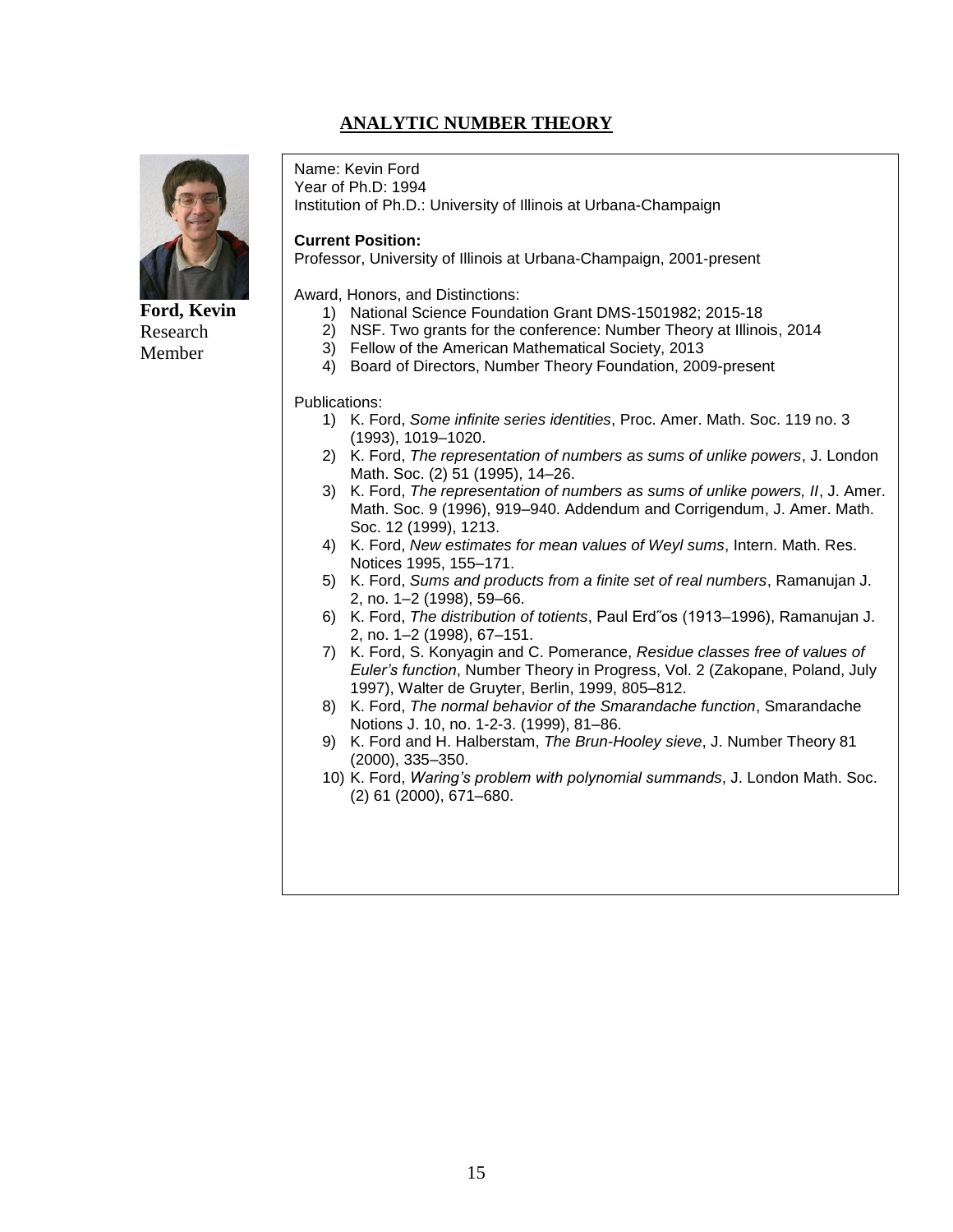

**Marshall, Simon** Research Member

Name: Simon Marshall Year of Ph.D: 2010 Institution of Ph.D.: Princeton University

#### **Current Position:**

Assistant Professor, University of Wisconsin–Madison, 2014-present

Award, Honors, and Distinctions:

- 1) NSF Grant DMS-1501230, July 2015–June 2018
- 2) NSF Grant DMS-1509331, August 2014–June 2016.
- 3) NSF Grant DMS-1201321, July 2012–December 2014.
- 4) Princeton University Centennial Fellowship.
- 5) International Mathematics Olympiad silver and gold medals, 2001 and 2002.

- 1) *Endpoint restriction theorems for group orbits* (with A. Seeger), 14 pages, in preparation.
- 2) *Sup norms of Maass forms on semisimple groups*, 33 pages, preprint.
- 3) *Local bounds for Lp norms of Maass forms in the level aspect*, 7 pages, submitted.
- 4) *Geodesic restrictions of arithmetic eigenfunctions*, 38 pages, to appear in Duke Math. J.
- 5) *Endoscopy and cohomology of a quasi-split U*(4), 21 pages, to appear in the proceedings of the Simons Symposium 'Families of Automorphic Forms and the Trace Formula'.
- 6) *Endoscopy and cohomology growth on U*(3), Compositio Math. 150 (2014), 903-910. Available on CJO2014 doi: 10.1112/S0010437X13007720.
- 7) *On the torsion in the cohomology of arithmetic hyperbolic 3-manifolds* (with W. M¨uller), Duke Math. J. 162 no. 5 (2013), 863-888.
- 8) *Theta lifting and cohomology growth in p-adic towers* (with M. Cossutta), IMRN 2013 no. 11 (2013), 2601-2623, doi: 10.1093/imrn/rns139.
- 9) *Zero repulsion in families of elliptic curve L-functions and an observation of S. J. Miller*, BLMS 45 no. 1 (2013), 80-88, doi: 10.1112/blms/bds063.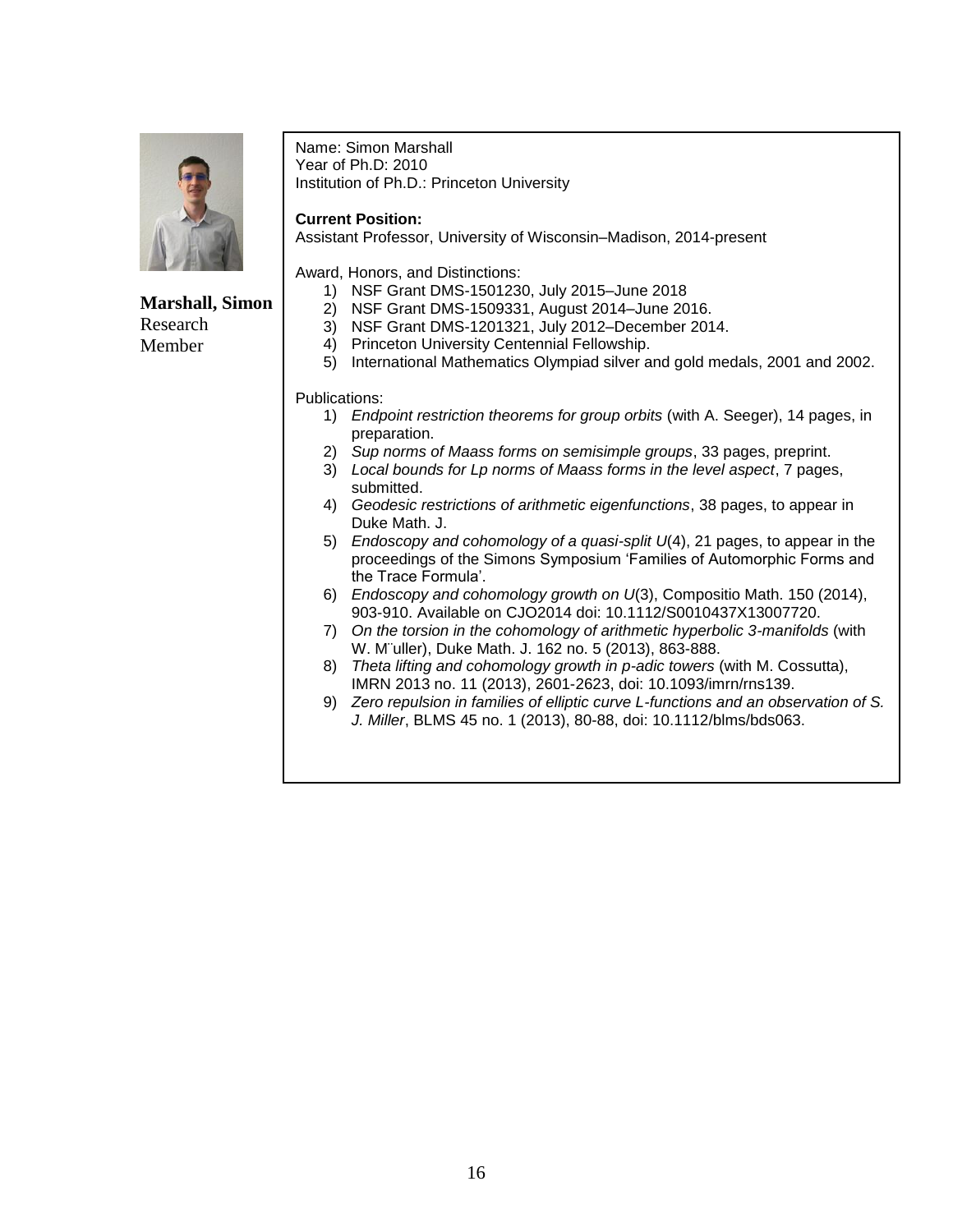

**Ramakrishnan, Dinakar** Research Professor

#### Name: Dinakar Ramakrishnan Year of Ph.D: 1980 Institution of Ph.D.: Columbia University

**Current Position:**

Taussky-Todd-Lonergan Professor of Mathematics, California Institute of Technology, 1988-present

Award, Honors, and Distinctions:

- 1) The Johns Hopkins Society of Fellows
- 2) Fellows of the American Mathematical Society
- 3) Alfred P. Sloan Fellowship
- 4) AMS post-doctoral Fellowship

- 1) (with M. Dimitrov) Arithmetic Quotients of the Complex Ball and a conjecture of Lang, to appear (2015), 1–21; recommended for publication by the editor and referee, awaiting the final word.
- 2) A theorem on  $GL(n)$  a l'a Tchebotarev, preprint (2014) being revised to incorporate the referee's comments, to appear (2016). (This article strengthens considerably the earlier paper (c) below)
- 3) (with D. Prasad) Selfdual representations of division algebras and Weil groups: A contrast, with an appendix by D. Jiang and D. Soudry, American Journal of Math. 134, no. 3, 729–742 (2012).
- 4) (with K. Paranjape) Modular forms and Calabi-Yau varieties, Arithmetic and Geometry, London Mathematical Society Lecture Notes Series 420, edited by Luis Dieulefait, D.R. Heath-Brown, Gerd Faltings, Yuri I. Manin, B.Z. Moroz and Jean-Pierre Wintenberger, Cambridge University Press, 351–372 (2015).
- 5) (with P. Michel) Consequences of the Gross-Zagier formulae: Stability of average L-values, Subconvexity, and Non-vanishing mod p, Number theory, analysis and geometry (In memory of Serge Lang), 437-459, Springer, NY (2012).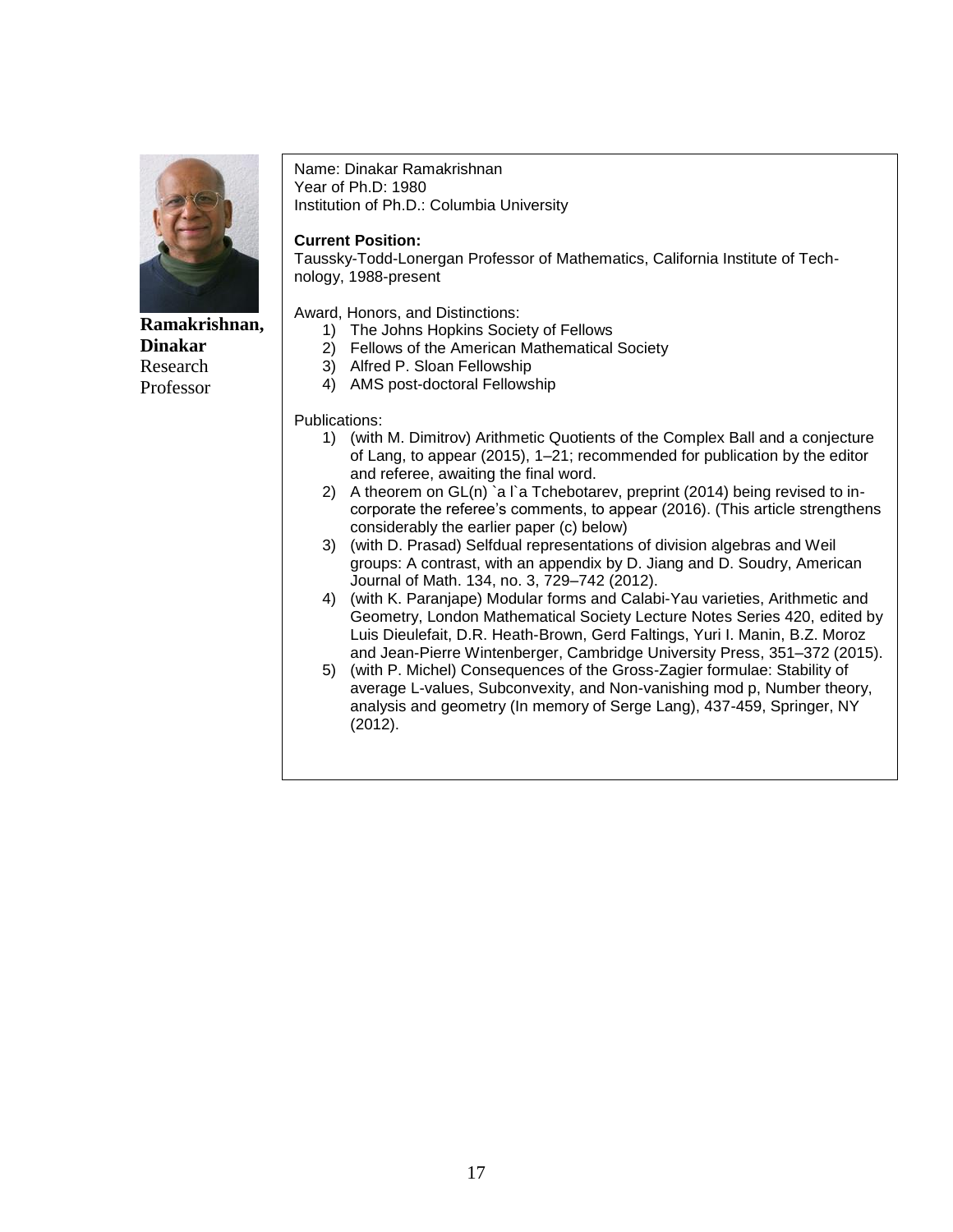

## **Soundararajan, Kannan Organizer**

Name: Kanna Soundararajan Year of Ph.D: 1998 Institution of Ph.D.: Princeton University

#### **Current Position:**

Professor, Stanford University, 2006-present

Award, Honors, and Distinctions:

- 1) 2003 Salem Price "for contributions to the area of Dirichlet L-functions and related character sums"
- 2) 2005 won the SASTRA Ramanujan Prize shared with Manjul Bhargava
- 3) 2011 awarded the Infosys science foundation prize
- 4) 2011 Ostrowski prize, shared with lb Madsen and David Preiss

- 1) The distribution of consecutive prime biases and sums of sawtooth random variables. Robert J. Lemke Oliver, Kannan Soundararajan
- 2) Fourier optimization and prime gaps. Emanuel Carneiro, Micah B. Milinovich, Kannan Soundararajan
- 3) A more intuitive proof of a sharp version of Halász's theorem. Andrew Granville, Adam J Harper, K. Soundararajan
- 4) A new proof of Halász's Theorem, and its consequences. Andrew Granville, Adam J Harper, K. Soundararajan
- 5) Restriction of Hecke eigenforms to horocycles. Ho Chung Siu, Kannan Soundararajan
- 6) Non-zero coefficients of half-integral weight modular forms mod ℓ. Joël Bellaïche, Ben Green, Kannan Soundararajan
- 7) Maximum of the Riemann zeta function on a short interval of the critical line. Louis-Pierre Arguin, David Belius, Paul Bourgade, Maksym Radziwiłł, Kannan Soundararajan
- 8) The variance of divisor sums in arithmetic progressions. Brad Rodgers, Kannan Soundararajan
- 9) The Liouville function in short intervals [after Matomaki and Radziwill]. Kannan Soundararajan
- 10) Unexpected biases in the distribution of consecutive primes. Robert J. Lemke Oliver, Kannan Soundararajan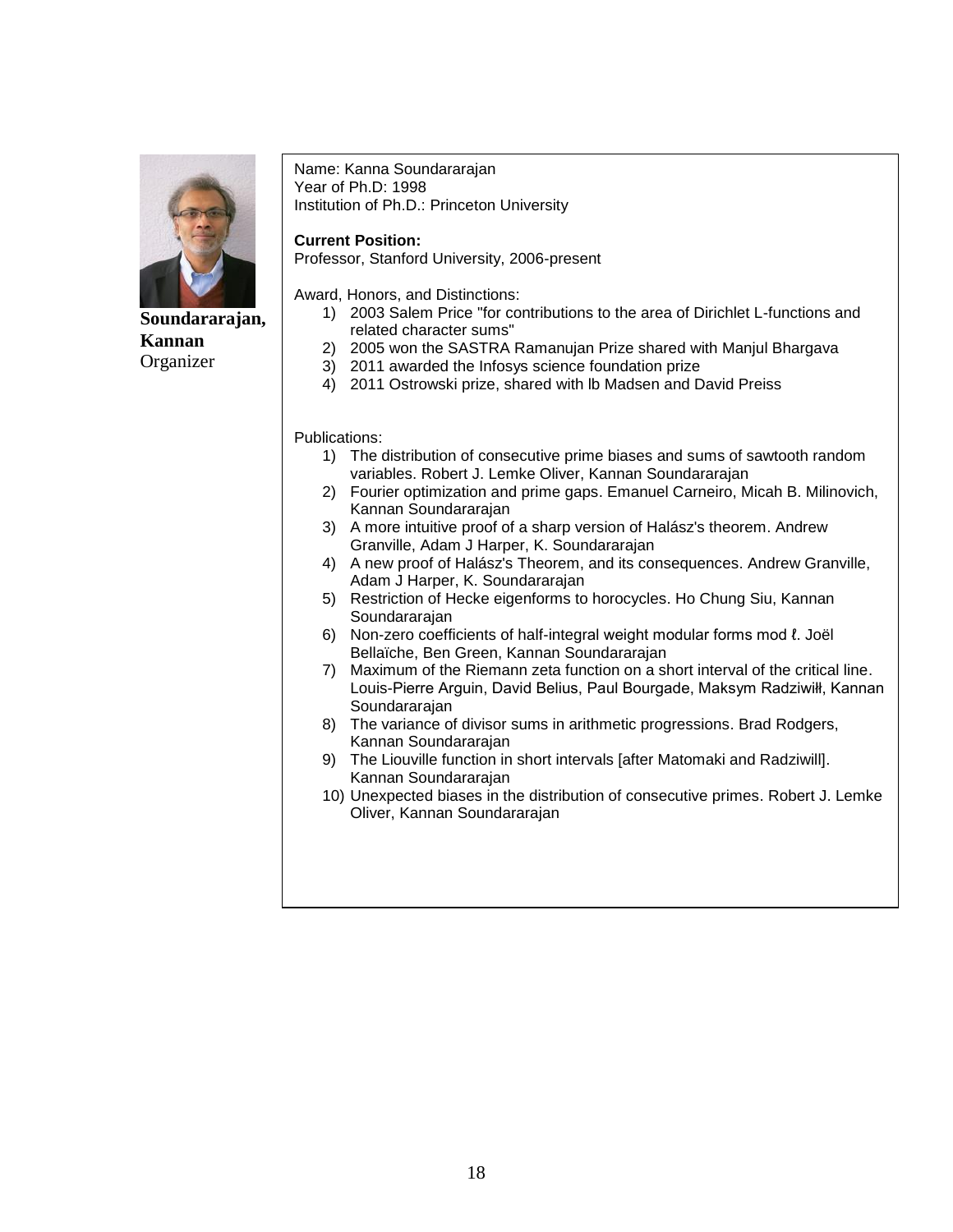

**Thompson, Lauren** Research Member

Name: Lauren (Lola) Thompson Year of Ph.D: 2012 Institution of Ph.D.: Dartmouth College

#### **Current Position:**

Assistant Professor, Oberlin College, 2013-present

Award, Honors, and Distinctions:

- 1) Mathematical Sciences Research Institute Fellowship, 2017
- 2) Max Planck Institute for Mathematics Research Fellowship, 2016.
	- 3) MAA Project NExT Leitzel Fellowship, 2013 2014.
- 4) MAA Ohio Committee on Section Activities. Committee Member, Fall 2013 Present.

- 1) Divisor-sum fibers. To appear in Mathematika. Available online: arXiv:1706.03120 [math.NT] Joint with Paul Pollack and Carl Pomerance
- 2) Bounded gaps between primes and the length spectra of arithmetic hyperbolic 3-orbifolds. To appear in Comptes Rendus Mathematique. Available online: arXiv:1705.08034 [math.GT] Joint with Benjamin Linowitz, D. B. McReynolds, and Paul Pollack.
- 3) Lower bounds for heights in relative Galois extensions. To appear in the Women In Numbers Europe 2 conference proceedings. Available online: arXiv:1704.02995 [math.NT] Joint with Kevser Akta¸s, Shabnam Akhtari, Kirsti Biggs, Alia Hamieh, and Kathleen Petersen.
- 4) A generalization of the practical numbers. To appear in the International Journal of Number Theory. Available online: arXiv:1701.08504 [math.NT] Joint with Nicholas Schwab.
- 5) The Fourier coefficients of Eisenstein series newforms. Submitted for publication. Joint with Benjamin Linowitz.
- 6) Systoles of arithmetic hyperbolic surfaces and 3-manifolds. To appear in Mathematical Research Letters. Available online: arXiv: 1504.05257 [math.GT] Joint with Benjamin Linowitz, D. B. McReynolds, Paul Pollack.
- 7) Counting and effective rigidity in algebra and geometry. Submitted for publication. Available online: arXiv:1407.2294 [math.GT]. Joint with Benjamin Linowitz, D. B. McReynolds, Paul Pollack.
- 8) Arithmetic functions at consecutive shifted primes. International Journal of Number Theory 11, no. 5 (2015), p. 1477-1498. Joint with Paul Pollack.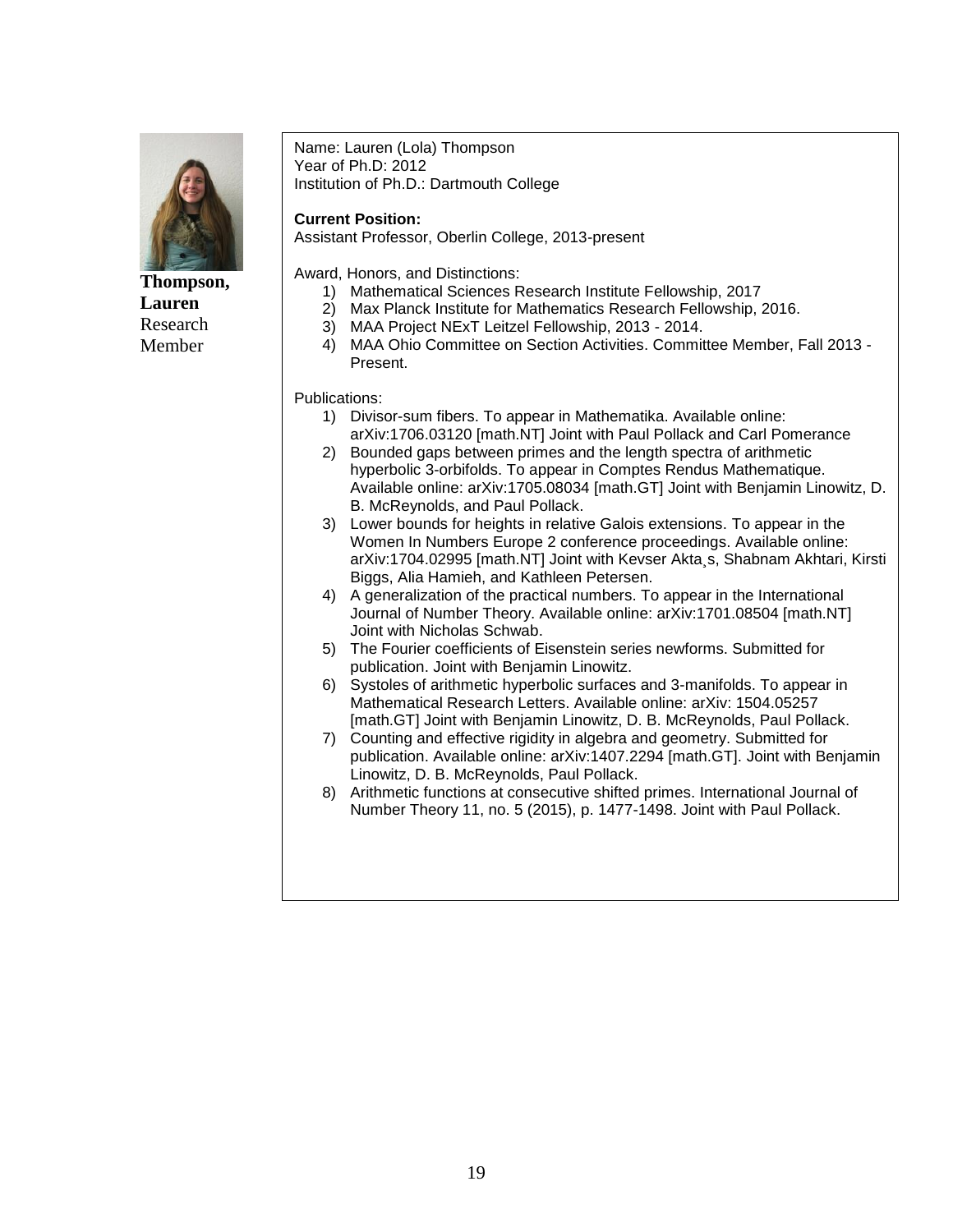## **HARMONIC ANALYSIS**



**Lacey, Michael Organizer** 

Name: Michael Lacey

Year of Ph.D: 1987 Institution of Ph.D.: University of Illinios, Urbana-Champaign

#### **Current Position:**

Full Professor, Georgia Institute of Technology, 2001-present

Award, Honors, and Distinctions:

- 1) 2013 American Mathematical Society Fellow
- 2) 2012 Simons Fellow
- 3) 2012 Georigia Tech NSF-ADVANCE Mentoring Award
- 4) 2008 Fulbright Fellowship, Buenos Aires, Argentina

- 1) Ben Krause and Michael T. Lacey, A Discrete Quadratic Carleson Theorem on  $l2$  with a Restricted Supremum (2015), available at http://arxiv.org/abs/1512.06918.
- 2) Dmitriy Bilyk and Michael T. Lacey, Random Tessellations, Restricted Isometric Embeddings, and One Bit Sensing (2015), available at http://arxiv.org/abs/1512.06697.
- 3) Irina Holmes, Michael T. Lacey, and Bret D. Wick, Commutators in the Two-Weight Setting, Math. Annallen, to appear, available at http://arxiv.org/abs/1506.05747.
- 4) Carlos Domingo-Salazar, Michael T. Lacey, and Guillermo Rey, Borderline Weak Type Estimates for Singular Integrals and Square Functions, Bull London Math Soc., DOI 10.1112/blms/bdv090.
- 5) Michael T. Lacey and Scott Spencer, On entropy bumps for Calderón-Zygmund operators, Concr. Oper. 2(2015), 47–52.
- 6) Michael T. Lacey, An elementary proof of the A2 Bound, Israel J. Math., to appear (2015).
- 7) Michael T. Lacey and Brett Wick, Two Weight Inequalities for Riesz Transforms: Uniformly Full Dimension Weights (2013), available at http://arxiv.org/abs/1312.6163.
- 8) Michael T. Lacey and Kangwei Li, Two weight norm inequalities for the g function, Math. Res. Lett. 21 (2014), no. 3, 521–536.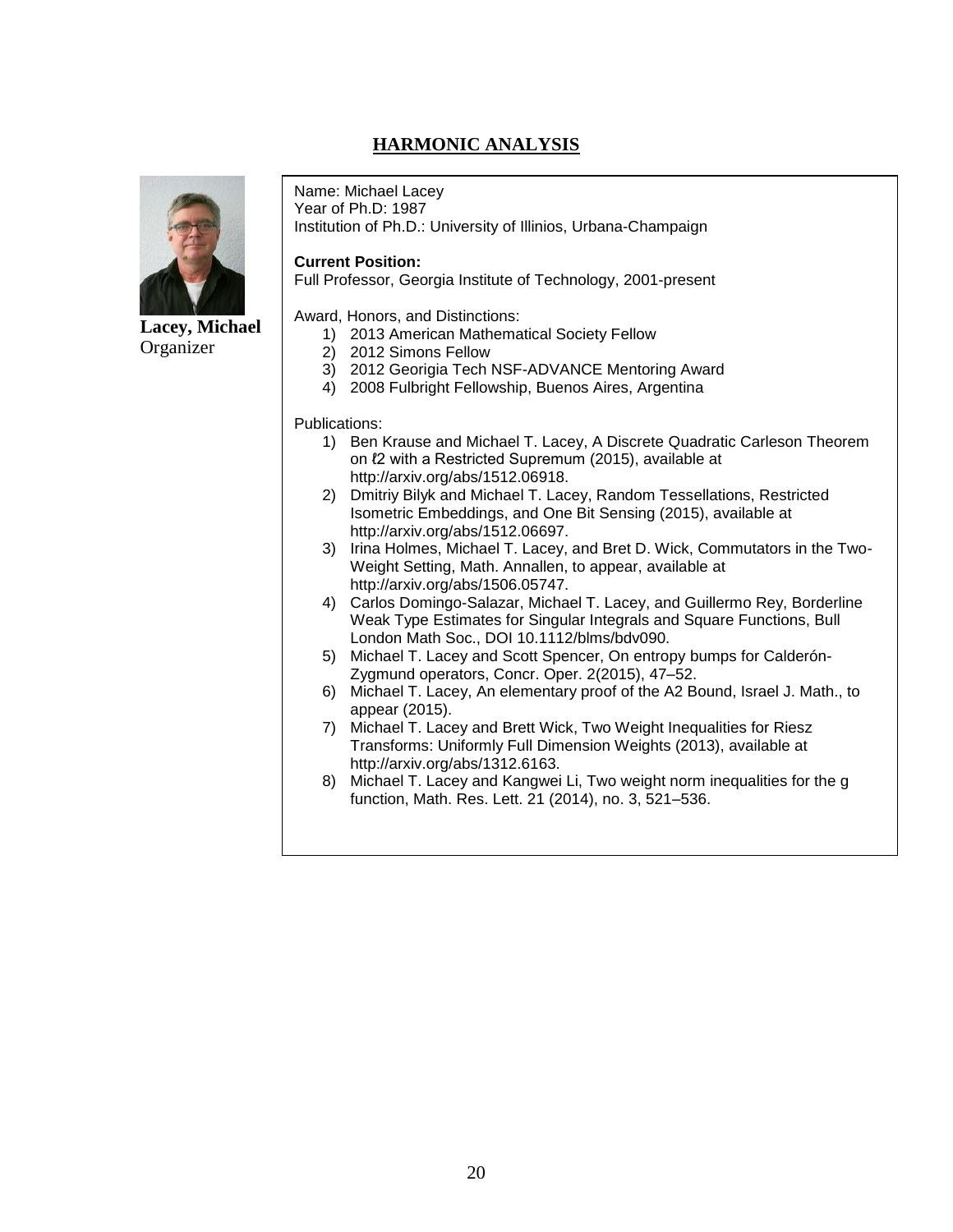

**Lanzani, Loredana** Research Member

Name: Loredana Lanzani Year of Ph.D: 1997 Institution of Ph.D.: Purdue University

#### **Current Position:**

Professor, Syracuse University, 2014-present

Award, Honors, and Distinctions:

- 1) PI, National Science Foundation Individual Research Award (DMS-1001304)  $2010 - 2015$
- 2) PI, National Science Foundation Individual Research Award (DMS-0700815) 2007 – 2010
- 3) AWM Research Symposium showcase lecture section in Harmonic Analysis 2013

- 1) Lanzani L., Myers J. and Raich S. A., *Taylor Series of Conformal Mappings onto Symmetric Quadrilaterals*, Cplx. Vbls & Ellipt. Eqns., to appear.
- 2) Lanzani L. and Stein E. M., *The Cauchy Integral in Cn for domains with minimal smoothness*, Adv. Math. 264 (2014) 776 – 830.
- 3) Lanzani L. and Stein E. M., *Cauchy-type integrals in several complex variables*, Bull. Math. Sci. 3 (2) (2013), 241-285. DOI: 10.1007/s13373-013- 0038-y
- 4) Lanzani L. *Higher Order analogues of the exterior derivative complex*, Bull. IMAS (New Series) 8 (3) (2013) 389 – 398.
- 5) Lanzani L. and Raich A. S. *On Div-Curl for higher order*, Advances in Analysis: the Legacy of E. M. Stein, Princeton U. Press (2013), ISBN: 9780691159416.
- 6) Lanzani L. and Stein E. M. *The Bergman projection in Lp for domains with minimal smoothness*, Illinois J. of Math. (invited submission) 56 (1) (2013)  $127 - 154$
- 7) Barrett, D. E. and Lanzani L., *The Leray transform on weighted boundary spaces for convex Reinhardt domains*, J. Funct. Analysis 257 (9) (2009), 2780-2819.
- 8) Koenig, K. and Lanzani, L. *Bergman vs. Szeg˝o via Conformal Mapping*, Indiana Univ. Math. J. 58, no. 2 (2009), 969-997.
- 9) Brown, R., Capogna, L. and Lanzani, L. *On the Mixed Boundary Value Problem for Laplace's Operator on Lipschitz Planar Domains*, Math. Annalen, 342 (2008), 91-124.
- 10) Lanzani, L. and Mendez, O. *The Poisson Problem for the Laplacian with Robin Boundary Condition in Non-Smooth Domains*. Revista Mat. Iberoamer. 22 (2006) 181-204.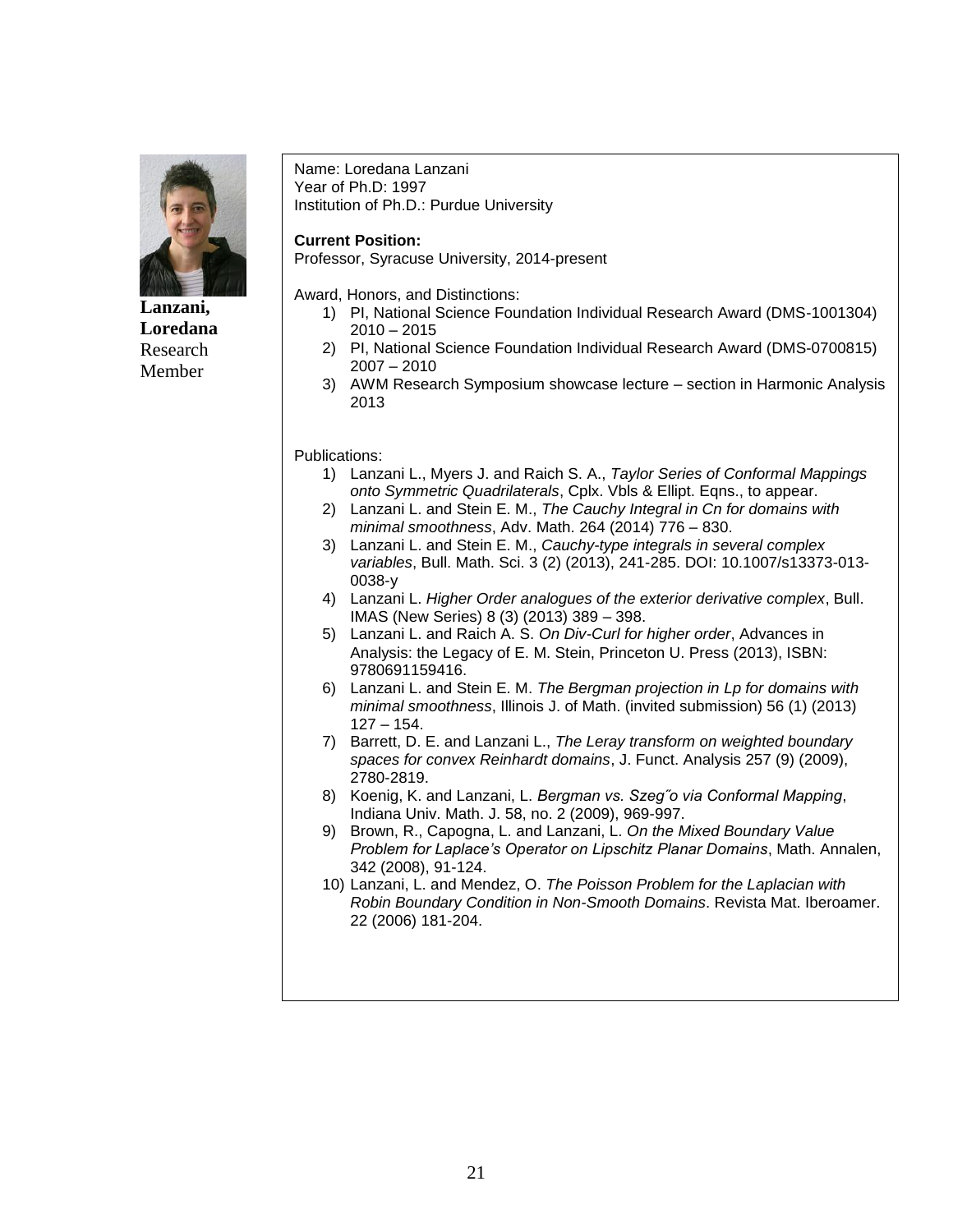

**Mayboroda, Svitlana** Organizer

Name: Svitlana Mayboroda Year of Ph.D: 2005 Institution of Ph.D.: University of Missouri at Columbia

### **Current Position:**

Northrop Professor, University of Minnesota, 2016-present Full Professor, University of Minnesota, 2015-present

Award, Honors, and Distinctions:

- 1) Von Neumann Fellowship, IAS, 2018
- 2) Simons Foundation, Simons Fellowship in Mathematical Sciences, PI, 2017– 2018
- 3) Ecole Polytechnique, 2016, chercheur invité, 3 months
- 4) NSF, The Nineteenth Rivière-Fabes Symposium, PI, 2016
- 5) 2015 Fellow of the American Mathematical Society
- 6) Alfred P. Sloan Research Fellowship, 2010–2015

- 1) *One single static measurement predicts wave localization in complex structures* (with Gautier Lefebvre, Alexane Gondel, Marc Dubois, Michael Atlan, Florian Feppon, Aimé Labbé, Camille Gillot, Alix Garelli, Maxence Ernoult, Marcel Filoche, Patrick Sebbah), Physical Review Letters, accepted.
- 2) *Uniform Rectifiability, Carleson measure estimates, and approximation of harmonic functions,* (with Steve Hofmann and Jose Maria Martell), Duke Math. J., accepted.
- 3) *Rectifiability of harmonic measure* (with Jonas Azzam, Steve Hofmann, José María Martell, Mihalis Mourgoglou, Xavier Tolsa, and Alexander Volberg), Geometric and Functional Analysis (GAFA), accepted DOI: 10.1007/s00039- 016-0371-x
- 4) *The effective confining potential of quantum states in disordered media* (with Doug Arnold, Guy David, Marcel Filoche, and David Jerison), Physical Review Letters, 116 (2016), 056602.
- 5) *Square function/non-tangential maximal function estimates and the Dirichlet problem for non-symmetric elliptic operators* (with Steve Hofmann, Carlos Kenig, and Jill Pipher), Journal of the American Mathematical Society, 28 (2015), no. 2, 483–529.
- 6) *Boundedness of the gradient of a solution and Wiener test of order one for the biharmonic equation* (with Vladimir Maz'ya), Inventiones Mathematicae, 175 (2009), no. 2, 287–334.
- 7) *Universal mechanism for Anderson and weak localization* (with Marcel Filoche), Proceedings of the National Academy of Sciences, 2012 109 (37) 14761–14766; published ahead of print August 27, 2012, doi:10.1073/pnas.1120432109
- 8) *Regularity of solutions to the polyharmonic equation in general domains* (with Vladimir Maz'ya), Inventiones Mathematicae, 196 (2014), no. 1, 1–68. http://dx.doi.org/10.1007/s00222-013-0464-1.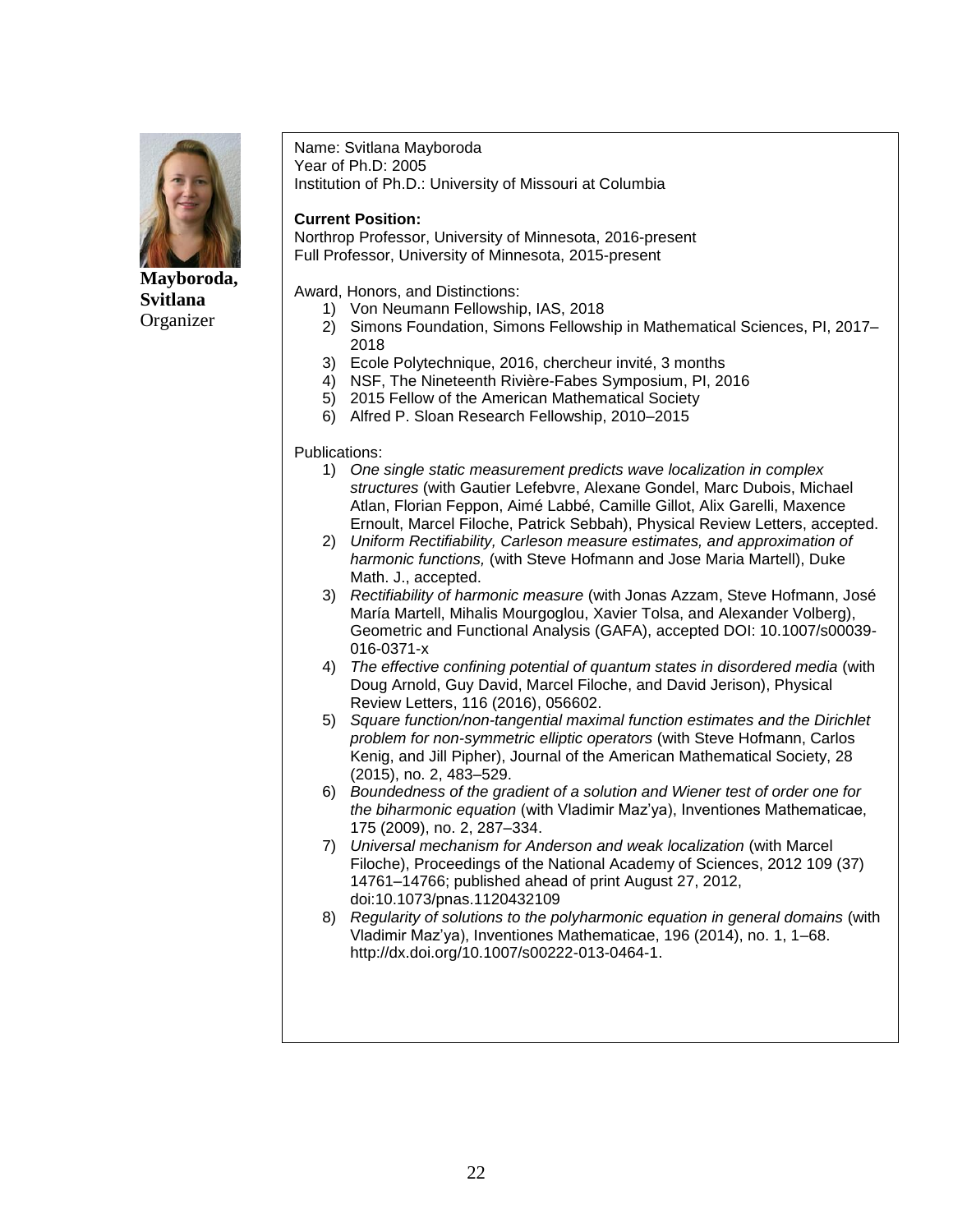

**Stovall, Betsy** Organizer

Name: Betsy (Lindsay) Stovall Year of Ph.D: 2009 Institution of Ph.D.: University of California, Berkeley

**Current Position:**

Assistant Professor, University of Wisconsin-Madison, 2012-present

Award, Honors, and Distinctions:

- 1) Curvature-related problems in harmonic analysis, NSF 2013-2017
- 2) International conference in harmonic analysis, NSF 2016-2016
- 3) Counteracting flatness with affine measures and related problems in harmonic analysis, NSF 2016-2019

- 1) Uniform estimates for Fourier restriction to polynomial curves in R^d. Stovall B. American Journal of Mathematics. 2016 Mar;138(2):449-471. doi: 10.1353/ajm.2016.0021.
- 2) Uniform bounds for convolution and restricted x-ray transforms along degenerate curves. Dendrinos S, Stovall B. Journal of Functional Analysis. 2015 Jan;268(3). doi: 10.1016/j.jfa.2014.10.012.
- 3) Blowup behaviour for the nonlinear Klein--Gordon equation. Killip R, Stovall B, Visan M. Mathematische Annalen. 2012 Mar;358(1). doi: 10.1007/s00208- 013-0960-z.
- 4) Uniform estimates for the x-ray transform restricted to polynomial curves. Dendrinos S, Stovall B. Journal of Functional Analysis. 2011 Nov;262(12). doi: 10.1016/j.jfa.2012.03.020.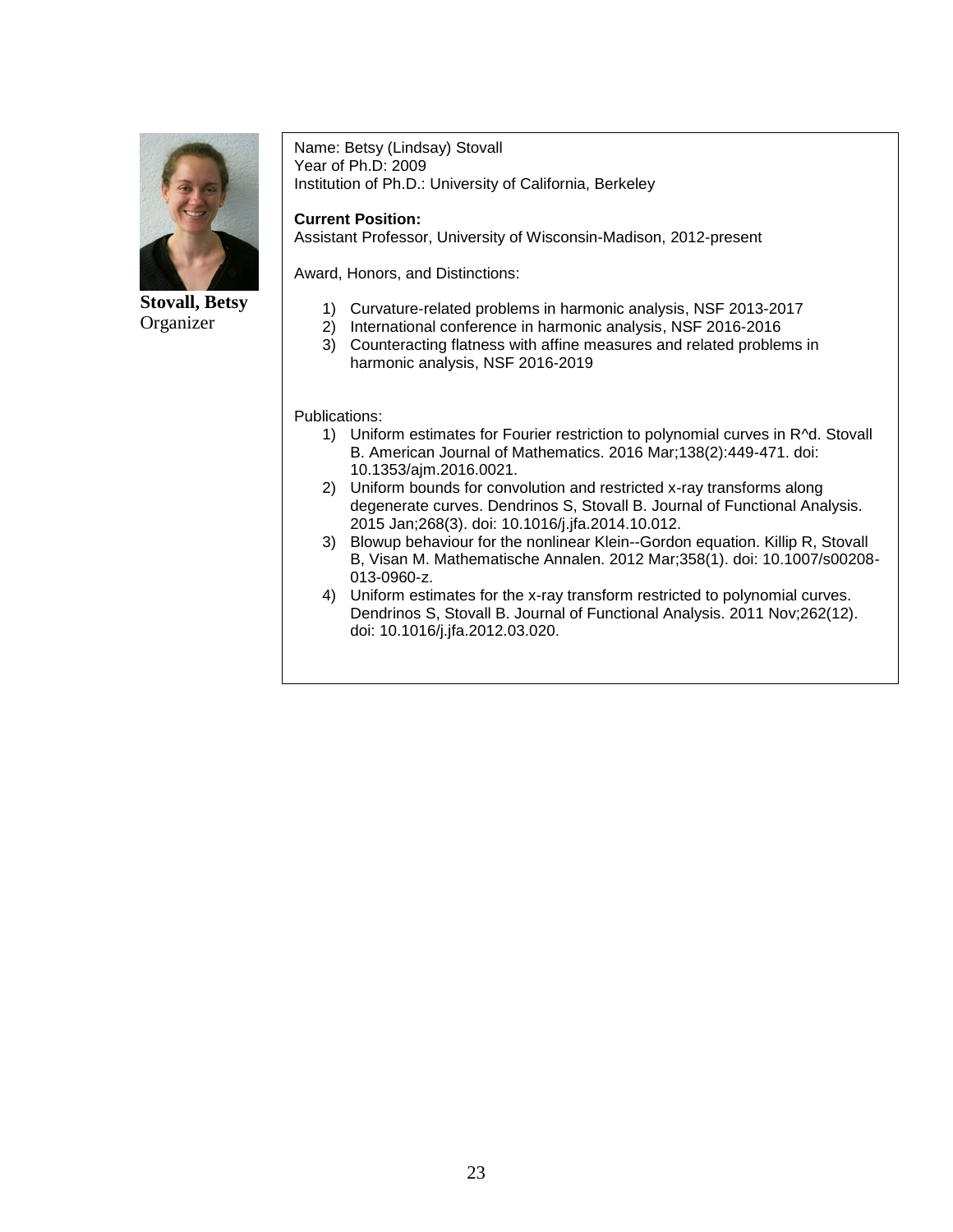

**Street, Brian** Organizer

Name: Brian Street Year of Ph.D: 2007 Institution of Ph.D.: Princeton University

#### **Current Position:**

Associate Professor, University of Wisconsin-Madison, 2016-present

Award, Honors, and Distinctions:

- 1) 2016 Philip R. Certain & Gary D. Sandefur Distinguished Faculty Award, College of Letters and Science, University of Wisconsin–Madison
- 2) 7/2014-6/2018 NSF Grant, *Singular Integrals and Geometry* (DMS 1401671)
- 3) 6/2013-8/2016 NSF Grant, *Endpoint Maximal Theorems* (DMS 1201314), co-PI: Seeger
- 4) 7/2011-6/2014 NSF Grant, *Multi-parameter singular integrals* (DMS 1066020)
- 5) 7/2008-6/2011 NSF Postdoctoral Fellow (DMS 0802587)

- 1) A. Seeger, C. Smart, and B. Street, *Multilinear singular integral forms of Christ-Journ´e type*, to appear in Memoirs of AMS, 136 pages
- 2) P. Gressman, D. He, V. Kovaˇc, B. Street, C. Thiele, and P. Yung, *On a trilinear singular integral form with determinantal kernel*, Proc. Amer. Math. Soc., 144(8):3465-3477, 2016, 13 pages
- 3) B. Street, *Singular Differential Equations*, preprint, arXiv:1509.06631, 35 pages
- 4) B. Street, *Sobolev spaces associated to singular and fractional Radon transforms*, Rev. Mat. Iberoam. 33 (2017), no. 2, 633–748.
- 5) E. Stein and B. Street, *Multi-parameter singular Radon transforms*, Math. Res. Lett., vol. 18 (2011), no. 2, p. 257-277
- 6) B. Street, *Multi-parameter singular Radon transforms I: the L2 theory*, J. Anal. Math. 116 (2012), 83-162
- 7) E. Stein and B. Street, *Multi-parameter singular Radon transforms II: the Lp theory*, Adv. Math. 248 (2013), 736-783
- 8) E. Stein and B. Street, *Multi-parameter singular Radon transforms III: real analytic curves*, Adv. Math. 229 (2012), no. 4, 2210-2238
- 9) B. Street, *Multi-parameter Carnot-Carath´eodory balls and the theorem of Frobenius*, Rev. Math. Iberoamericana, Vol 27, No. 2 (2011) 645-732
- 10) A. Nachman and B. Street, *Reconstruction in the Calder´on Problem with Partial Data*, Comm. Partial Differential Equations, 35 (2010), no. 2, 375-390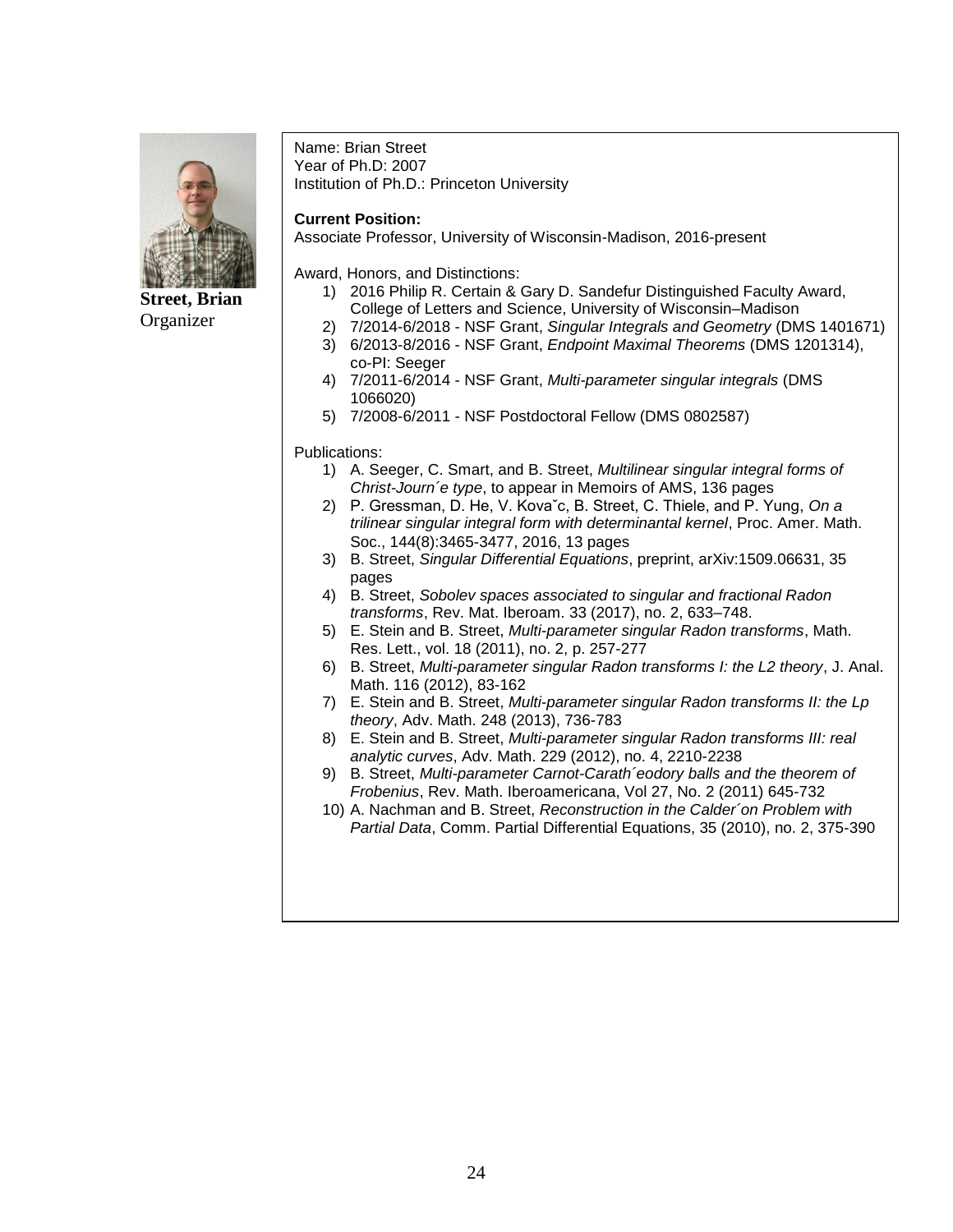

**Wright, James** Research Member

Name: Brian Street Year of Ph.D: 1990 Institution of Ph.D.: University of Wisconsin-Madison

#### **Current Position:**

Professor, University of Edinburgh, 2000-present

Award, Honors, and Distinctions:

- 1) Fellow of the Royal Society of Edinburgh, inducted in 2011
- 2) Head of Research Theme Analaysis and its Applications at Univ. of Edinburgh
- 3) Head of Research Group Analysis at Univ. of Edinburgh
- 4) Head of Academic Affairs MIGSAA at Univ. of Edinburgh

- 1) Lp estimates for operators associated to oscillating plane curves, Duke Math. J. 67 (1992), no. 1, 101–157.
- 2) Operators associated to flat curves on the Heisenberg group (with A. Carbery, S. Wainger), Internat. Math. Res. Notices 1993, no. 12, 313–317.
- 3) The Hilbert transform and maximal function along nonconvex curves in the plane (with J. Vance, S. Wainger), Rev. Mat. Iberoamericana 10 (1994), no. 1, 93–121.
- 4) Hilbert transforms and maximal functions associated to flat curves on the Heisenberg group (with A. Carbery, S. Wainger), J. Amer. Math. Soc. 8 (1995), no. 1, 141–179.
- 5) Pointwise convergence of spherical means (with A. Seeger, S. Wainger), Math. Proc. Cambridge Philos. Soc. 118 (1995), no. 1, 115–124.
- 6) Hilbert transforms and maximal functions along variable flat plane curves (with A. Carbery, S.Wainger), J. Fourier Anal. Appl., Kahane Special Issue (1995), 119-139.
- 7) Lp estimates for operators associated to flat curves without the Fourier transform (with A. Carbery, J. Vance, S. Wainger, D. Watson), Pacific J. Math. 167 (1995), no. 2, 243–262.
- 8) A variant of the notion of a space of homogeneous type (A. Carbery, J. Vance, S. Wainger), J. Funct. Anal. 132 (1995), no. 1, 119–140.
- 9) Singular integrals and maximal functions associated to surfaces of revolution (W. Kim, S. Wainger, S. Ziesler), Bull. London Math. Soc. 28 (1996), no. 3, 291–296.
- 10) Spherical maximal operators on radial functions (with A. Seeger, S. Wainger), Math. Nachr. 187 (1997), 241–265.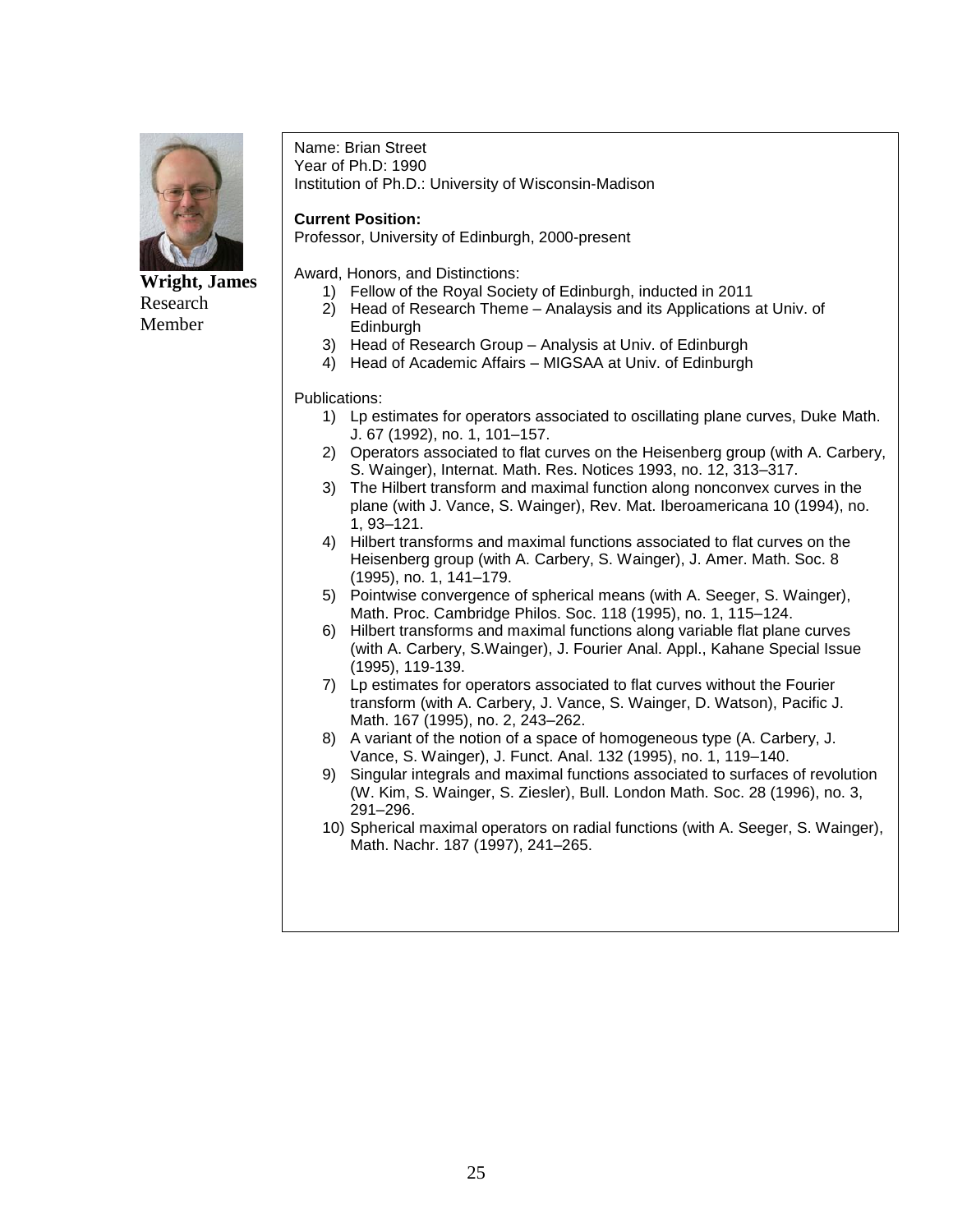## **COMPLEMENTARY PROGRAM 2016 - 2017**



**Jarrah, Abdul** Research Member

Name: Abdul Jarrah Year of Ph.D: 2002 Institution of Ph.D.: New Mexico State University

#### **Current Position:**

Associate Professor, American University of Sharjah, 2009-present

Award, Honors, and Distinctions:

- 1) 2015-2016. PI on FRG3: A Dynamic Network Model of Macrophages Differentiation, American University of Sharjah, UAE.
- 2) 2012-2013. PI on FRG3: A Mathematical Model of of the Immune System Response to Duchenne Muscular Dystrophy, American University of Sharjah, UAE.
- 3) 2009-2013. Co-PI on Polynomial Dynamical Systems Over Finite Fields: From Structure to Dynamics, National Science Foundation, USA.
- 4) 2005-2008. Co-PI on Mathematical Algorithms for Computer Simulations, National Science Foundation, USA. 2

- 1) A. Jarrah, F. Castiglione, N. Evans, R. Grange, and R. Laubenbacher (2014). A mathematical model of skeletal muscle disease and immune response in the mdx mouse. BioMed Research International, Vol. 2014, Article ID 871810. DOI: 10.1155/2014/871810
- 2) P. Vera-Licona, A. Jarrah, L. Garcia-Puente, J. McGee, and R. Laubenbacher (2014). An algebra-based method for inferring gene regulatory networks. BMC Systems Biology, Vol. 8, no. 34 (2014): DOI: 10.1186/1752-0509-8-37
- 3) A. Carbo, R. Hontecillas, B. Kronsteiner, M. Viladomiu, M. Pedragosa, P. Lu, C. Philipson, S. Hoops, M. Marathe, S. Eubank, K. Bisset, K. Wendelsdorf, A. Jarrah, Y. Mei, J. Bassaganya-Riera (2013). Systems modeling of molecular mechanisms controlling cytokine-driven CD4+ T cell differentiation and phenotype plasticity PLOS Computational Biology, Vol. 9, no. 4 (2013): Article ID 1003027. DOI: 10.1371/journal.pcbi.1003027
- 4) F. Hinkelmann and A. Jarrah (2012). Inferring Biologically Relevant Models: Nested Canalyzing Functions. ISRN Biomathematics, Vol. 2012, Article ID 613174, DOI: 10.5402/2012/613174
- 5) F. Hinkelmann, D. Murrugarra, A. Jarrah, R. Laubenbacher (2011). A Mathematical Framework for Agent Based Models of Complex Biological Networks. Bull. Math. Bio., Vol. 73, Issue 7, pp. 1583–1602, DOI: 10.1007/s11538-010- 9582-8
- 6) A. Jarrah, R. Laubenbacher, A. Veliz-Cuba (2010). The Dynamics of Conjunctive and Disjunctive Boolean Network Models. Bull. Math. Bio., Vol. 72, Issue 6, pp. 1425–1447, DOI: 10.1007/s11538-010-9501-z
- 7) R. Laubenbacher, V. Hower, A. Jarrah, S. V. Torti, V. Shulaev, P. Mendes, F. M. Torti, and S. Akman (2009). A systems biology view of cancer. Biochim Biophys Acta, Vol. 1796, No. 2, pp. 129–139, DOI: 10.1016/j.bbcan.2009.06.001
- 8) Vera-Licona, Paola, Abdul Jarrah, Luis Garcia-Puente, John McGee, and Reinhard Laubenbacher. "An algebra-based method for inferring gene regulatory networks." BMC Systems Biology 8, no. 34 (March, 2014): [Comment: ACCEPTANCE DATE: MARCH, 2014. ]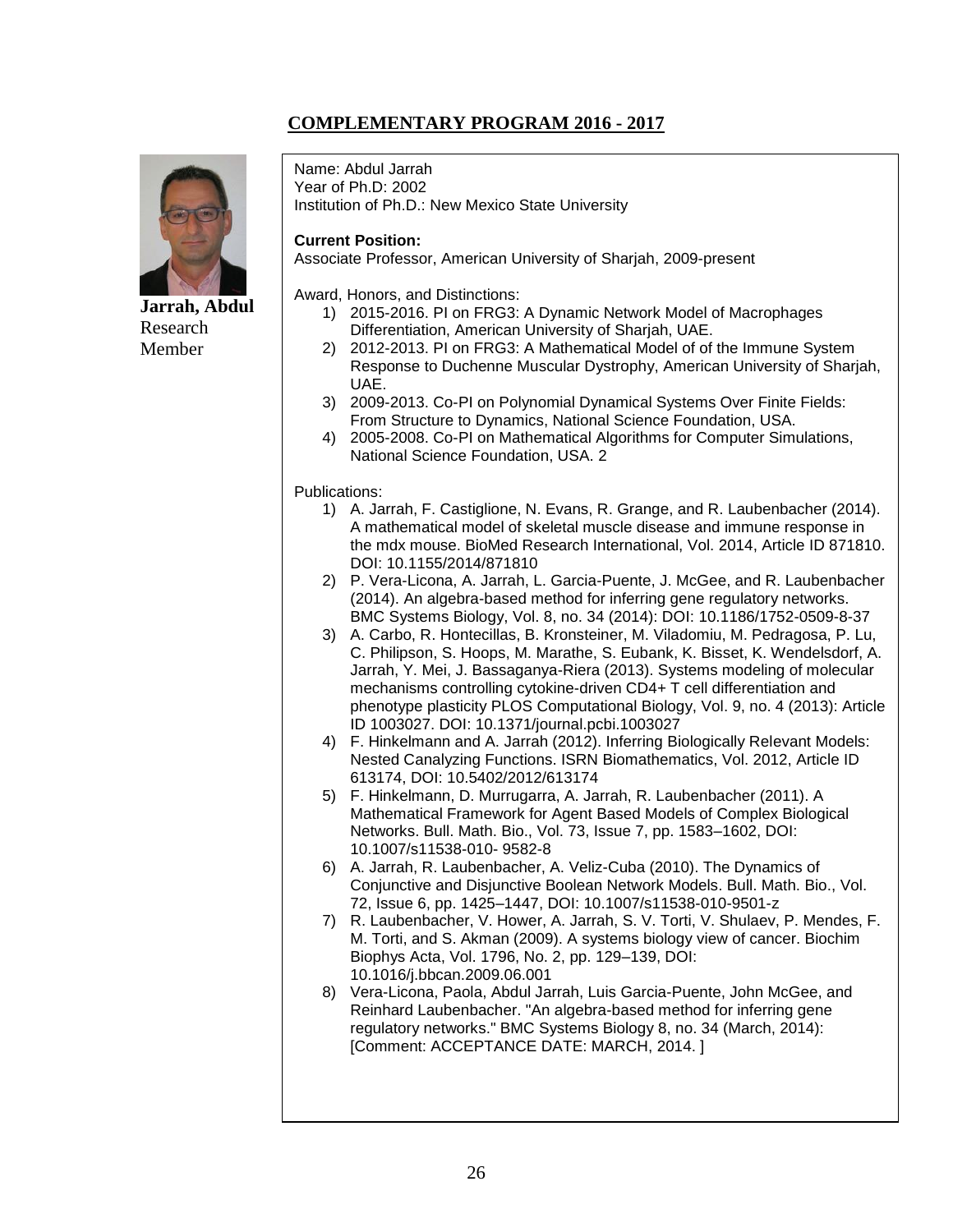

**Postnikov, Alexander** Research Member

Name: Alexander Postnikov Year of Ph.D: 1997 Institution of Ph.D.: Massachusetts Institute of Technology

#### **Current Position:**

Professor, Massachusetts Institute of Technology, 2001-present

Award, Honors, and Distinctions:

- 1) MIT's Solomon Buchsbaum AT&T research fund, 2002
- 2) Sloan fellowship, 2003
- 3) NSF Career Award, 2005
- 4) Department's Edmund F. Kelly research award, 2006

- 1) Proof of a conjecture of Bergeron, Ceballos and Labbé, Darij Grinberg, Alexander Postnikov, arXiv:1603.03138 [math.CO]
- 2) Root polytopes, Tutte polynomials, and a duality theorem for bipartite graphs, TamÃis KÃilmÃin, Alexander Postnikov, arXiv:1602.04449 [math.CO]
- 3) Arrangements of equal minors in the positive Grassmannian, Miriam Farber, A. Postnikov, Adv. Math. 300 (2016), 788-834. arXiv:1502.01434 [math.CO]
- 4) Poset vectors and generalized permutohedra, Dorian Croitoru, SuHo Oh, A. Postnikov arXiv:1309.1994 [math.CO]
- 5) Grassmannian geometry of scattering amplitudes, Nima Arkani-Hamed, Jacob L. Bourjaily, Freddy Cachazo, Alexander B. Goncharov, Alexander Postnikov, Jaroslav Trnka, Cambridge University Press, Cambridge, 2016. ix+194 pp. Preprint version ``Scattering Amplitudes and the Positive Grassmannian'': arXiv:1212.5605 [hep-th]
- 6) On-shell structures of MHV amplitudes beyond the planar limit, Nima Arkani-Hamed, Jacob L. Bourjaily, Freddy Cachazo, Alexander Postnikov, Jaroslav Trnka, J. High Energy Phys. 2015, no. 6, 179, 15 pp.
- 7) Two counterexamples for power ideals of arrangements, Federico Ardila, A. Postnikov, Transactions of the American Mathematical Society, 367 (2015), no. 5, 3759†3762. arXiv:1211.1368 [math.CO]
- 8) Schur times Schubert via the Fomin-Kirillov algebra, Karola Meszaros, Greta Panova, A. Postnikov, Electron. J. Combin. 21 (2014), no. 1, Paper 1.39, 22 pp. arXiv:1210.1295 [math.CO]
- 9) Alcoved polytopes II, Thomas Lam, A. Postnikov arXiv:1202.4015 [math.CO]
- 10) Weak separation and plabic graphs, Suho Oh, A. Postnikov, David E Speyer, Proc. Lond. Math. Soc. (3) 110 (2015), no. 3, 721-754. arXiv:1109.4434 [math.CO]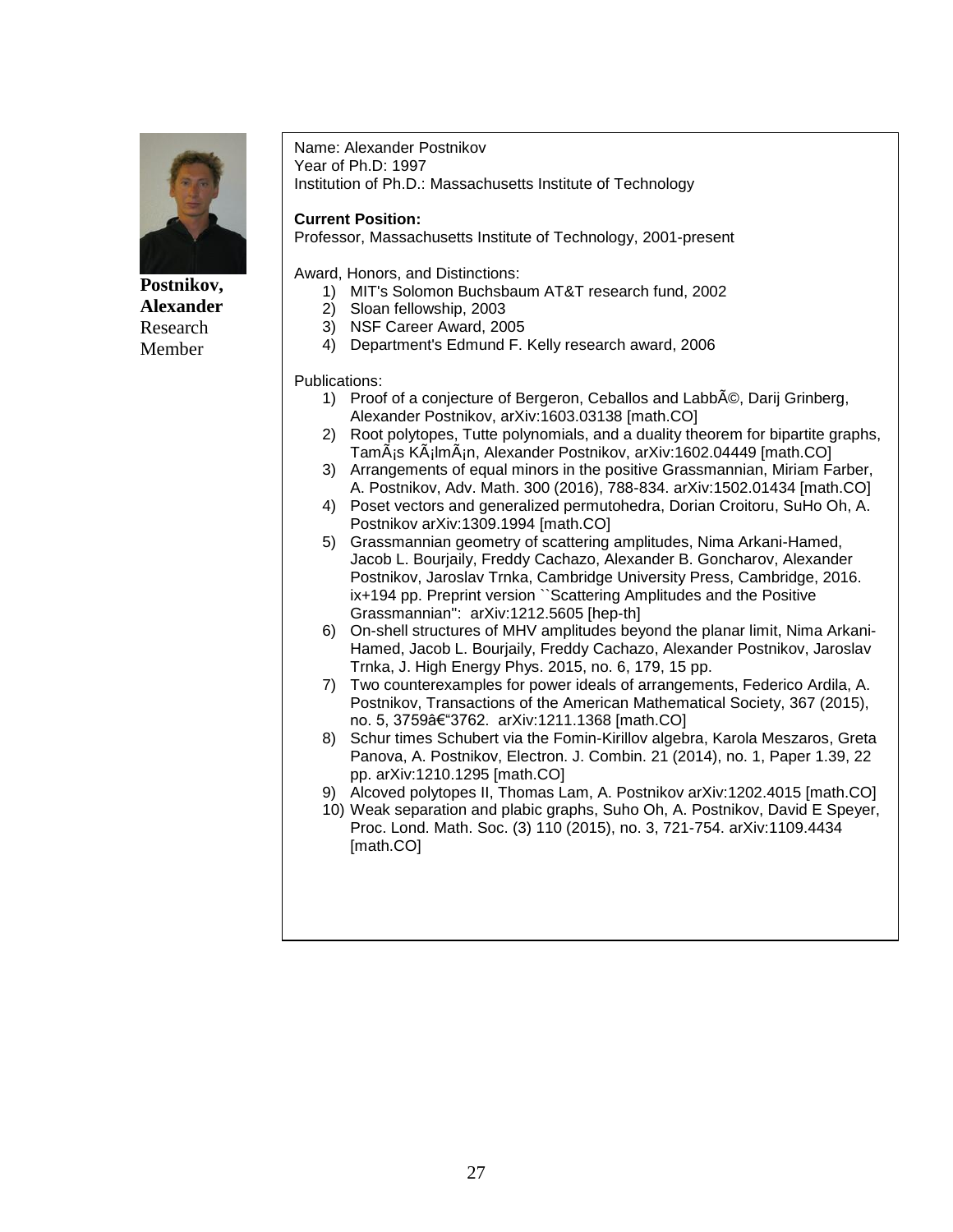## **VI. PUBLICATIONS SUMMARY**

| <b>First Name</b> | <b>Last Name</b> | Paper Titles                                                                                         | Co-authors                                         | Paper Status      |
|-------------------|------------------|------------------------------------------------------------------------------------------------------|----------------------------------------------------|-------------------|
| Michael           | Lacey            | Sparse Bounds for Spherical<br><b>Maximal Functions</b>                                              | None                                               | Accepted/Appeared |
| Michael           | Lacey            | On Convergence of Oscillatory<br><b>Ergodic Hilbert Transforms</b>                                   | Ben Krause,<br>Mate Wierdl                         | Accepted/Appeared |
| Karen             | Vogtmann         | The topology and geometry of<br>automorphism groups of free<br>groups                                | None                                               | Accepted/Appeared |
| James             | Wright           | A maximal restriction theorem and<br>Lebesgue points of functions in<br>$F(L^p)$                     | Detlef Maller,<br><b>Fulvio Ricci</b>              | Posted            |
| Jeffrey           | <b>Brock</b>     | Limit sets of Weil-Petersson<br>geodesics                                                            | Chris Leininger,<br>Karsa Rafi and<br>Babak Modami | Posted            |
| Svitlana          | Mayboroda        | Bounds on layer potentials with<br>rough inputs for higher order<br>elliptic equations               | Ariel Barton,<br><b>Steve Hofmann</b>              | Submitted         |
| Svitlana          | Mayboroda        | Dirichlet and Neumann boundary<br>values of solutions to higher order<br>elliptic equations          | Ariel Barton,<br><b>Steve Hofmann</b>              | Submitted         |
| Svitlana          | Mayboroda        | The Neumann problem for higher<br>order elliptic equations with<br>symmetric coefficients            | Ariel Barton,<br><b>Steve Hofmann</b>              | Submitted         |
| Pallavi           | Dani             | Commensurability for certain<br>right-angled Coxeter groups and<br>geometric amalgams of free groups | Emily Stark,<br>Anne Thomas                        | Submitted         |
| Svitlana          | Mayboroda        | Elliptic theory for sets with higher<br>co-dimensional boundaries                                    | Guy David,<br>Joseph Feneuil                       | Submitted         |
| Mark              | Feighn           | Algorithmic constructions of<br>relative train track maps and CTs                                    | Michael Handel                                     | Submitted         |
| Simon             | Marshall         | Lower bounds for Maass forms on<br>semisimple groups                                                 | <b>Farrell Brumley</b>                             | Submitted         |
| Svitlana          | Mayboroda        | Dahlberg's theorem in higher co-<br>dimension                                                        | G. David, J.<br>Feneuil                            | Submitted         |
| Kannan            | Soundararajan    | Non-zero coefficients of half<br>integral weight modular forms mod<br>ell                            | Joel Bellaiche<br>and Ben Green                    | Submitted         |
| Loredana          | Lanzani          | The role of an integration formula<br>in the study of Cauchy-Leray<br>integrals                      | Elias Stein                                        | Submitted         |
| Lola              | Thompson         | A generalization of the practical<br>numbers                                                         | Nicholas Schwab<br>and Lola<br>Thompson            | Submitted         |
| Karen             | Vogtmann         | Homology stability for surface<br>groups                                                             | Allen Hatcher                                      | Submitted         |
| Mark              | Feighn           | The boundary of S                                                                                    | Mladen Bestvina<br>and Patrick<br>Reynolds         | Rough/Draft       |

The 19 NSA funded researchers worked on a total of 57 papers during their stay at MSRI.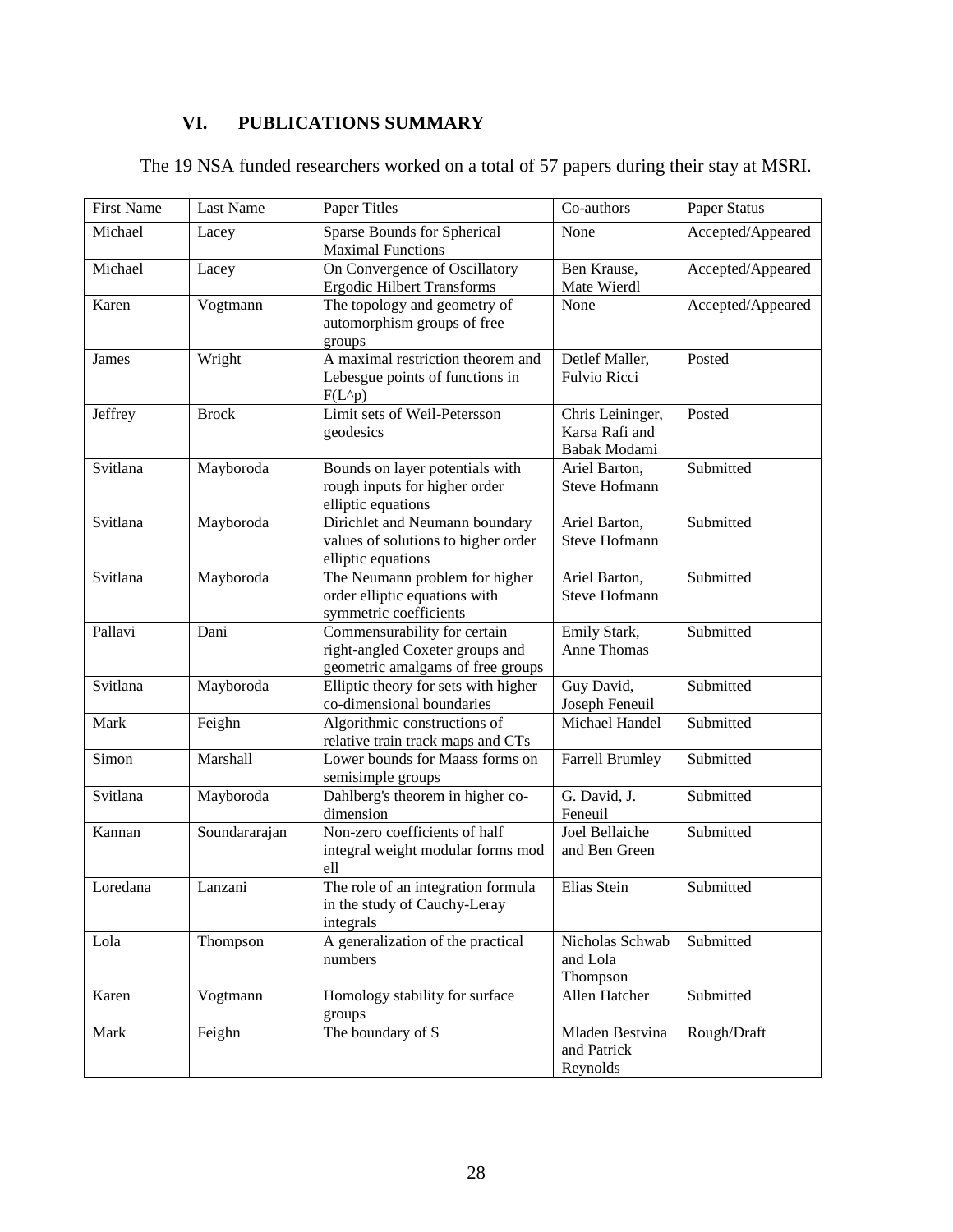| Kevin        | Ford           | Long gaps in sieved sets                                                               | Sergei Konyagin,<br>James Maynard,<br>Carl Pomerance,<br>Terence Tao | Rough/Draft          |
|--------------|----------------|----------------------------------------------------------------------------------------|----------------------------------------------------------------------|----------------------|
| Svitlana     | Mayboroda      | <b>Exponential Decay of Fundamental</b><br>Solution for Some Schrodinger<br>Operators  | Bruno Poggi                                                          | Rough/Draft          |
| Lola         | Thompson       | Divisor-sum fibers                                                                     | P. Pollack, Carl<br>Pomerance                                        | Rough/Draft          |
| Kevin        | Ford           | Large gaps in sieved sets                                                              | Konyagin,<br>Maynard, Tao,<br>Pomerance                              | Rough/Draft          |
| Kannan       | Soundararajan  | A new proof of Halasz's theorem,<br>and its consequences                               | Andrew<br>Granville and<br>Adam Harper                               | Rough/Draft          |
| Kannan       | Soundararajan  | The structure of multipicative<br>functions with small partial sums                    | Dimitris<br>Koukoulopoulos                                           | Rough/Draft          |
| <b>Betsy</b> | Stovall        | Scalable bounds for Restriction to<br>the hyperbolic paraboloid                        |                                                                      | Rough/Draft          |
| <b>Betsy</b> | Stovall        | <b>Convenient Coordinates</b>                                                          | <b>Street</b>                                                        | Rough/Draft          |
| <b>Brian</b> | <b>Street</b>  | Coordinates Adapted to Vector<br>Fields I                                              | <b>Betsy Stovall</b>                                                 | Rough/Draft          |
| Lola         | Thompson       | Primes, divisor sums, and degrees<br>of divisors of \$x^n-1\$                          | Leo Gitin and<br>Lola Thompson                                       | Rough/Draft          |
| Karen        | Vogtmann       | On the bordification of Outer space                                                    | Kai-Uwe Bux                                                          | Rough/Draft          |
| Svitlana     | Mayboroda      | A_infty of elliptic measures in the<br>case of higher-codimensions                     | Zihui Zhao                                                           | Rough/Draft          |
| Svitlana     | Mayboroda      | Semigroup methods for higher<br>order differential equations                           | Ariel Barton,<br>Pascal Auscher,<br>Moritz Egert                     | <b>Working Notes</b> |
| Svitlana     | Mayboroda      | S <n estimates="" for="" higher="" order<br="">equations</n>                           | <b>Ariel Barton</b>                                                  | <b>Working Notes</b> |
| Svitlana     | Mayboroda      | Free Boundary Regularity for Co-<br>Dimension > 1 Harmonic Measure                     | Guy David                                                            | <b>Working Notes</b> |
| Mark         | Feighn         | <b>TBA</b>                                                                             | Bestvina,<br>Guirardel, Levitt,<br>Wang                              | <b>Working Notes</b> |
| Adam         | Harper         | Extreme biases in prime number<br>races with many contestants                          | Kevin Ford,<br>Youness<br>Lamzouri                                   | <b>Working Notes</b> |
| Dimitris     | Koukoulopoulos | On the Hooley Delta function                                                           | Ben Green,<br>Kevin Ford                                             | <b>Working Notes</b> |
| Michael      | Lacey          | A Discrete Stein-Wainger<br>Theorem on \$\ell^2\$ with a<br><b>Restricted Supremum</b> | Laura Cladek,<br>Ben Krause                                          | <b>Working Notes</b> |
| Michael      | Lacey          | Sparse bounds for Bochner Riesz                                                        | Maria Reguera                                                        | <b>Working Notes</b> |
| Michael      | Lacey          | Sparse versions of the Bourgain<br>Lemma                                               | Ben Krause,<br>Francesco di<br>Plinio, Robert<br>Kesler              | <b>Working Notes</b> |
| Loredana     | Lanzani        | Holomorphic extensions:<br>counterexamples to L^p theorey                              | E. M. Stein and<br>L. Lanzani                                        | <b>Working Notes</b> |
| Loredana     | Lanzani        | On the stabiity of symmetrization<br>of Cauchy-like kernels                            | M. Pramanik and<br>L. Lanzani                                        | <b>Working Notes</b> |